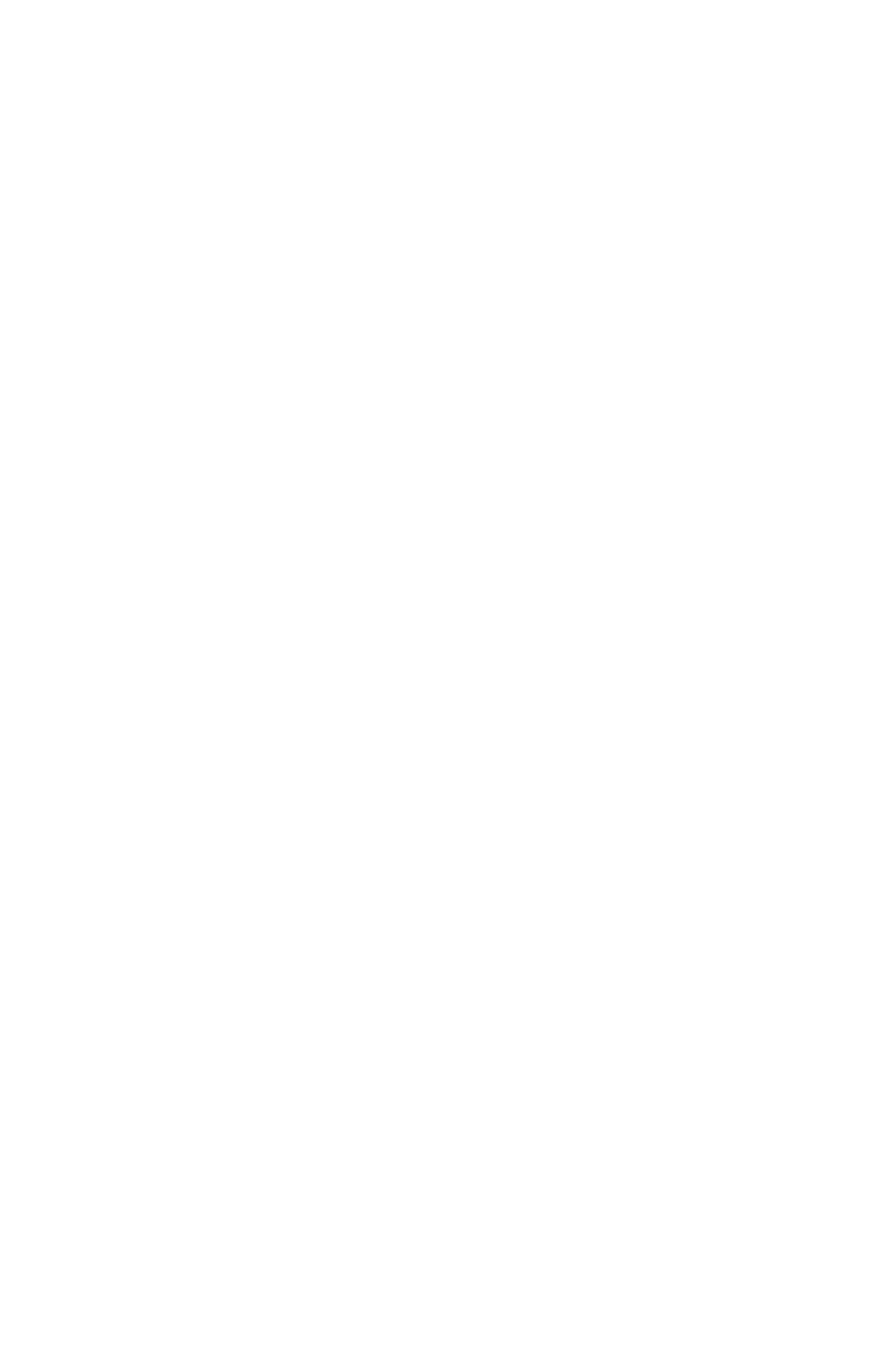# Vocations Handbook

A Handbook for Vocations Chairmen, Vocations Committees, and All Brother Knights

Please do all you can to encourage priestly and religious vocations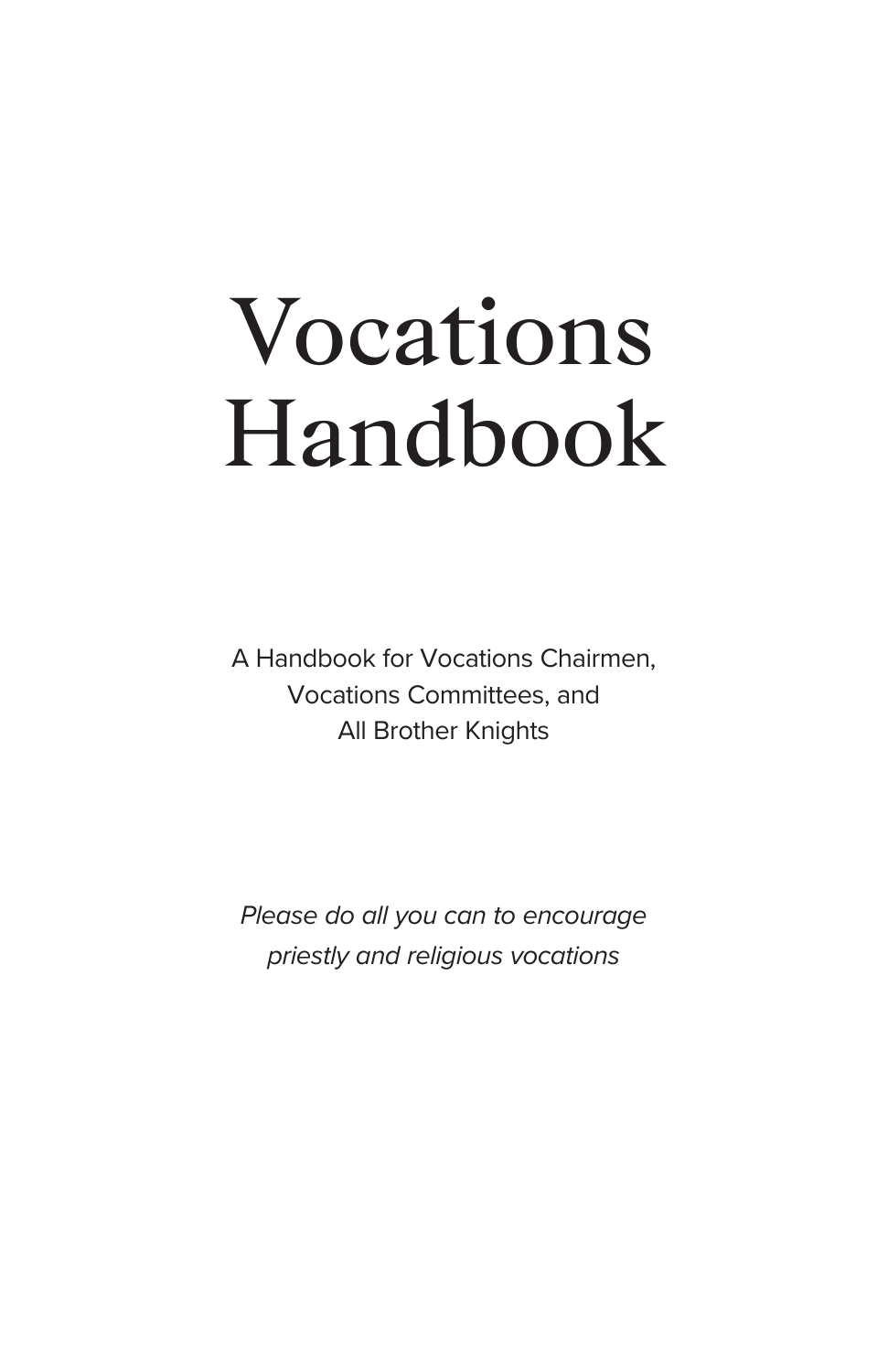

## Vocations Message

A vocation is a fruit that ripens in a well cultivated field of mutual love that becomes mutual service, in the context of an authentic ecclesial life. No vocation is born of itself or lives for itself. A vocation flows from the heart of God and blossoms in the good soil of faithful people, in the experience of fraternal love. Did not Jesus say: "By this all men will know that you are my disciples, if you have love for one another" (Jn 13:35)?

Let us dispose our hearts therefore to being "good soil," by listening. receiving and living out the word, and thus bearing fruit. The more we unite ourselves to Jesus through prayer, sacred Scripture, the Eucharist, the sacraments celebrated and lived in the Church and in fraternity, the more there will grow in us the joy of cooperating with God in the service of the Kingdom of mercy and truth, of justice and peace. And the harvest will be plentiful, proportionate to the grace we have meekly welcomed into our lives.

Pope Francis World Day of Prayer for Vocations May 11, 2014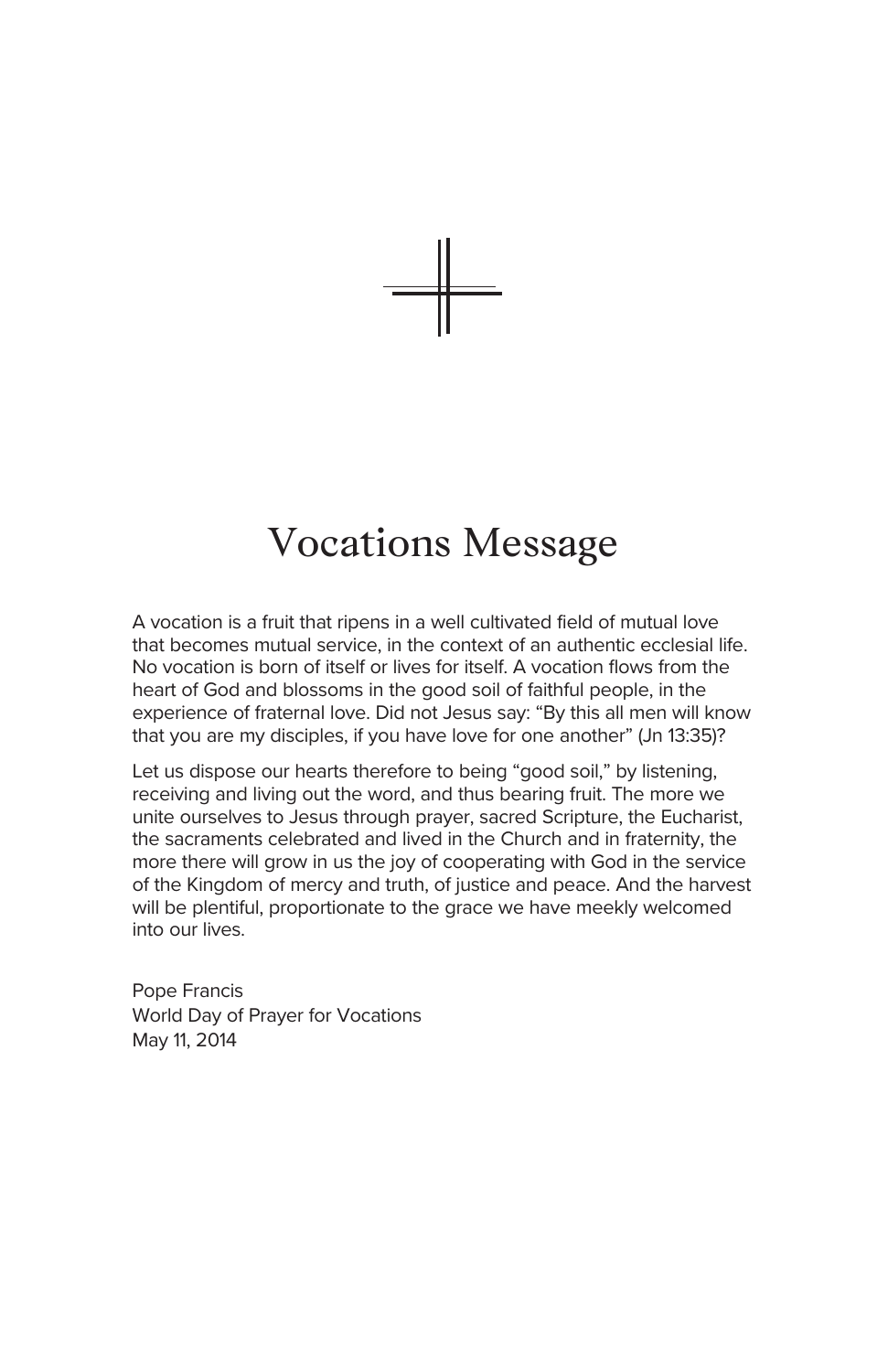## Table of Contents

| Objectives: Awareness, Climate, Motivation  7                     |  |
|-------------------------------------------------------------------|--|
|                                                                   |  |
| Responsibilities of the State Vocations Chairman 9                |  |
| Responsibilities of the Council/Assembly<br>Vocations Chairman 11 |  |
|                                                                   |  |
| Refund Support Vocations Program (RSVP) 12                        |  |
|                                                                   |  |
| Vocations Scholarships 14                                         |  |
| International Support for Seminaries 15                           |  |
| <b>Support for Diocesan Vocations</b>                             |  |
|                                                                   |  |
|                                                                   |  |
|                                                                   |  |
|                                                                   |  |
|                                                                   |  |
| Vocations Awareness Days 18                                       |  |
| Poster and Essay Contests 19                                      |  |
|                                                                   |  |
|                                                                   |  |
|                                                                   |  |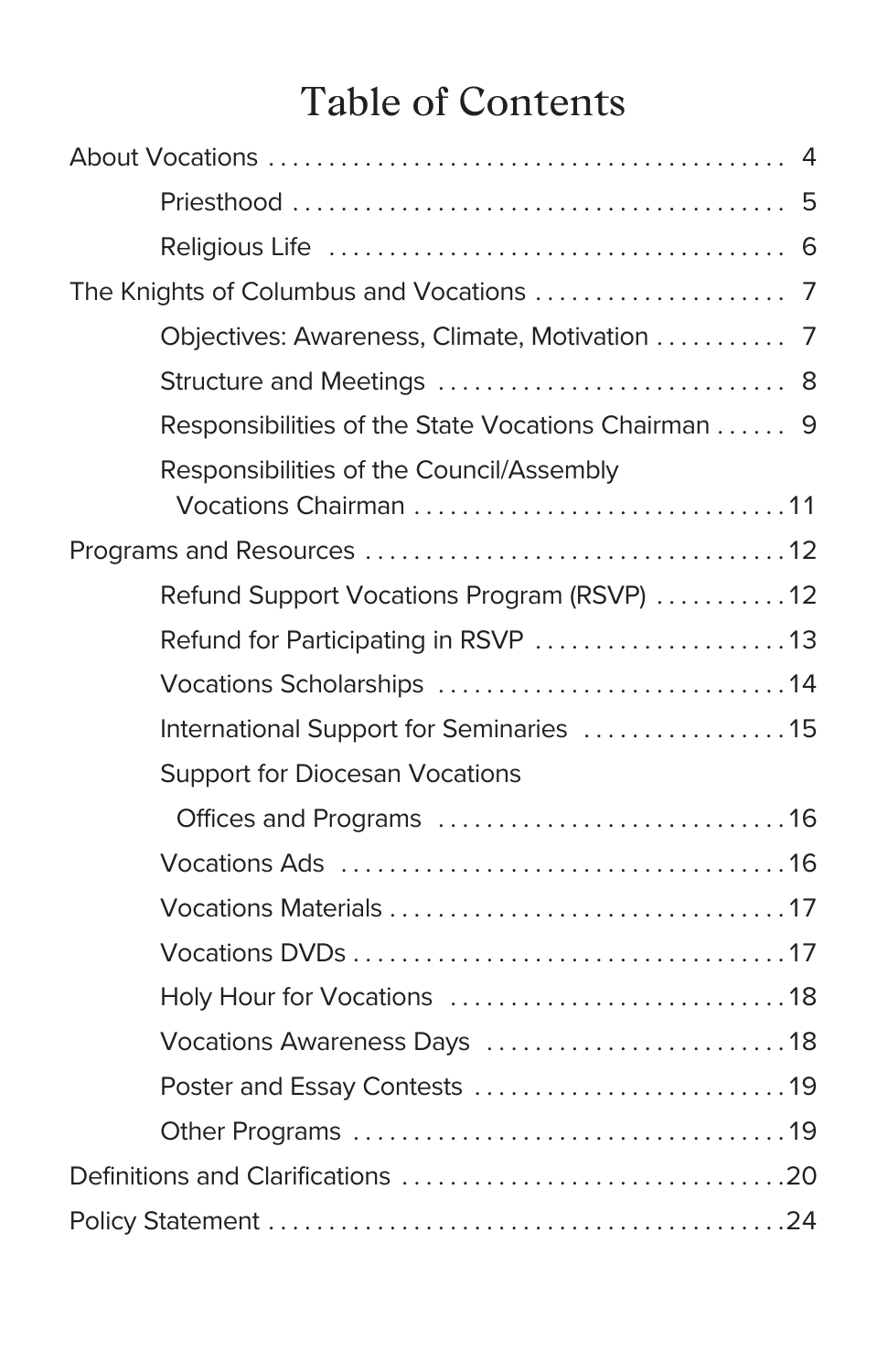### About Vocations

Every Catholic has a vocation. In fact, as a member of the Church, every Catholic participates in the reality of "vocation" in three distinct but related senses.

First, there is the common Christian vocation that comes in Baptism. This can be expressed in various ways, but in general terms it means loving and serving God and neighbor and helping to carry on the mission of the Church.

Vocation also refers to a "state in life" or a way of being Christian – priesthood, religious life, marriage, and so forth. States in life are the special, lifelong settings in which people live the baptismal vocation.

Finally, there is personal vocation. The personal vocation of each one of us takes shape in the unique combination of talents, personal characteristics, relationships and life circumstances – including both our common Christian vocation and our state in life – that point to the special role God wants us to play in his redemptive plan. Membership in the Knights of Columbus is part of the personal vocation of many Catholic men.

When people speak of "vocation," they usually mean vocation in the second sense – state in life. Most Christians are called by God to the married state, and some are called to the state of single laypersons living in the world. But Jesus also chooses certain men to act in his Person through the celebration of the Holy Eucharist and the other sacraments; they are called to be priests. Others are called to the clerical state as permanent deacons. And still others, both women and men, are called to what is known as consecrated life – a way of life marked by the evangelical counsels of poverty, chastity, and obedience – whose most familiar expression is religious life.

The Knights of Columbus cherishes and celebrates all forms of vocation as gifts of God. But because of the Church's urgent need for priests and consecrated religious women and men, the Order's vocations program gives special priority to promoting these vocations. Vocations of all kinds arise and are nurtured within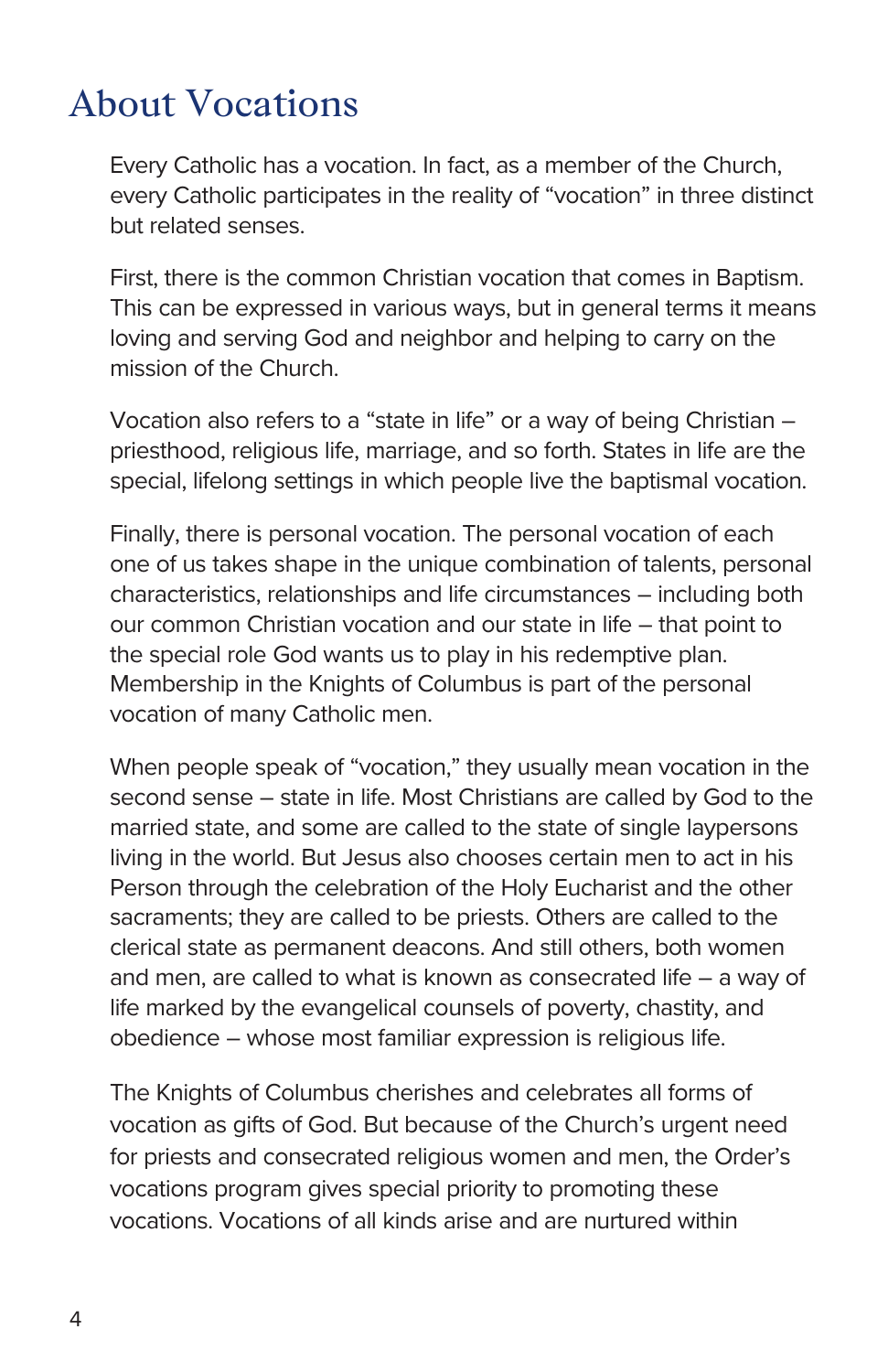families. This "family" dimension of vocations makes lay involvement particularly important.

Let's look briefly at the "state in life" vocations of priesthood and religious life on which the vocations program is focused.

#### **Priesthood**

Jesus called his first disciples at the Sea of Galilee (cf. Mk 1:16-20) and later said to them: "You did not choose me, but I chose you and appointed you that you should go and bear fruit" (Jn 15:16). Christ, the Head of the Church and Lord of all creation, continues his salvific work in our own time. The ministerial priesthood is a privileged share in his work.

As the life of Christ was consecrated to the authentic proclamation of the loving will of his Father, so too the life of priests should be consecrated, in the name of Christ, to the same proclamation. The priest is called to assist the bishop in his threefold responsibility of teaching, sanctifying, and ruling. The priest must be a teacher of the Word, a minister of the sacraments, and a pastor of his flock. Pope John Paul II reminded us: "Without priests the Church would not be able to live that fundamental obedience which is at the very heart of her existence and her mission" (Apostolic Exhortation Pastores Dabo Vobis, 1).

In his 2007 World Day of Prayer for Vocations address, Pope Benedict XVI further taught: "The People of God, organically structured under the guidance of its Pastors, lives the mystery of communion with God and with each other, especially when it gathers for the Eucharist. The Eucharist is the source of that ecclesial unity for which Jesus prayed on the eve of his passion: 'Father…that they also may be one in us, so that the world may believe that you have sent me' (Jn 17:21). This intense communion favors the growth of generous vocations at the service of the Church: the heart of the believer, filled with divine love, is moved to dedicate itself wholly to the cause of the Kingdom."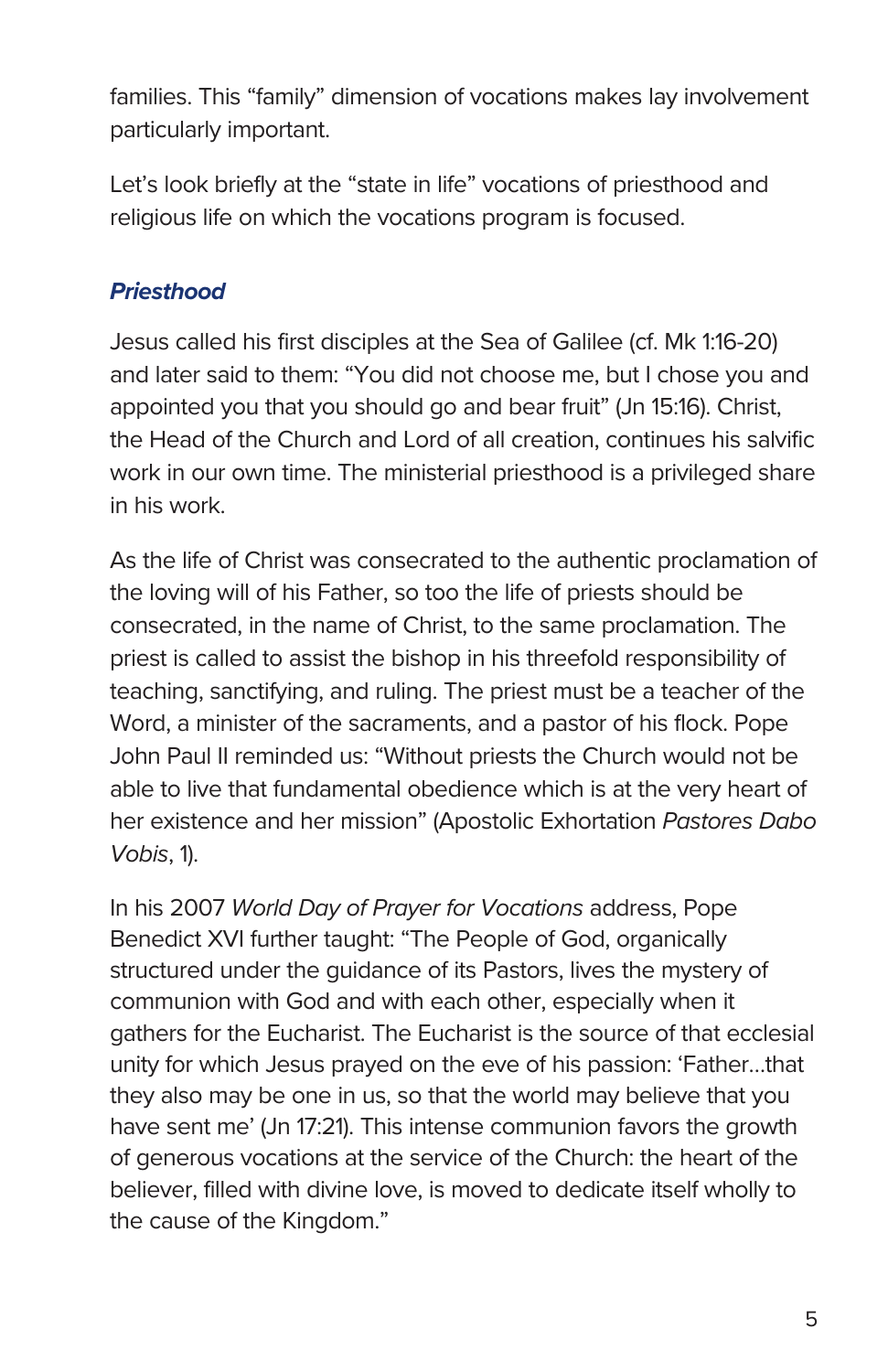#### **Religious Life**

Jesus also chooses certain men and women to be signs of his love while imitating his own way of living by embracing the consecrated life, whose most familiar expression is the religious life.

Consecrated life is a special Christian lifestyle—a special way of holiness—marked by publicly professing or promising the evangelical counsels of poverty, chastity and obedience, and living them as a sign of the in-breaking Kingdom of God. Consecrated life has several forms including religious institutes, secular institutes, hermits and consecrated virgins.

For most Catholics, the religious institute is the form of consecrated life that is most familiar. In addition to the elements common to all consecrated life, religious life requires that those who have professed the evangelical counsels live the common life, sharing all they possess and engaging in the common apostolic works of their religious community. The Church recognizes many religious institutes, commonly called religious orders, congregations or societies. A religious man may be a monk, friar, or brother, and may or may not be ordained as a priest. A religious woman may be a cloistered nun or an active sister.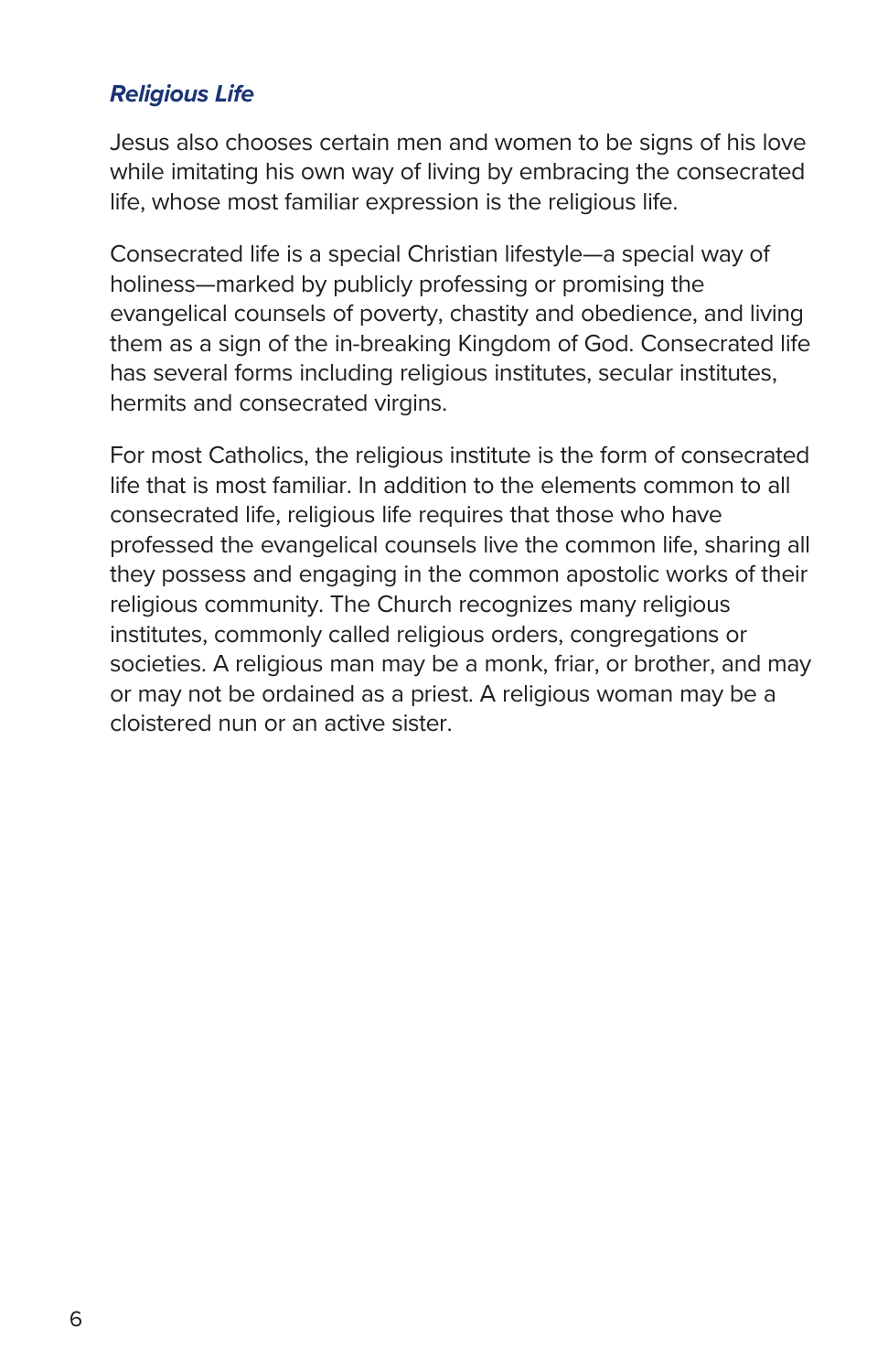## The Knights of Columbus and Vocations

Founded by a parish priest, the Knights of Columbus has always been a strong defender of the priesthood and religious life and a generous supporter of seminarians and religious in formation. As the largest Catholic fraternal organization in the world, the Order seeks to assist the Church with financial and moral assistance for this purpose. In light of the needs of the Church in our day, the Order has intensified its promotional programs in recent years.

As Knights get more involved in vocations efforts, they find new meaning in their own vocations as Catholic laymen and members of the Order. They also learn more about the importance of teamwork, for the best vocations programs are those planned and carried out by a team.

The vocations chairman is a leader. His job is to call others together, inspire them to share prayers, ideas and plans, and then reach out beyond the group. The model is Jesus' work with the Apostles. Successful groups need not be large, but they must be committed.

Just as priestly and religious vocations are vocations within the Church and at the service of the Church, so the Knights of Columbus vocations program operates within the Church and at her service. **Locally, programs should be integrated as much as possible with existing parish and diocesan efforts.** For instance, in an ideal situation a Knights of Columbus council will take an active part, or even play a leadership role, in a parish or diocesan vocations program.

#### **Objectives: Awareness, Climate, Motivation**

In general, a vocations program will have three objectives: awareness, "climate," and motivation.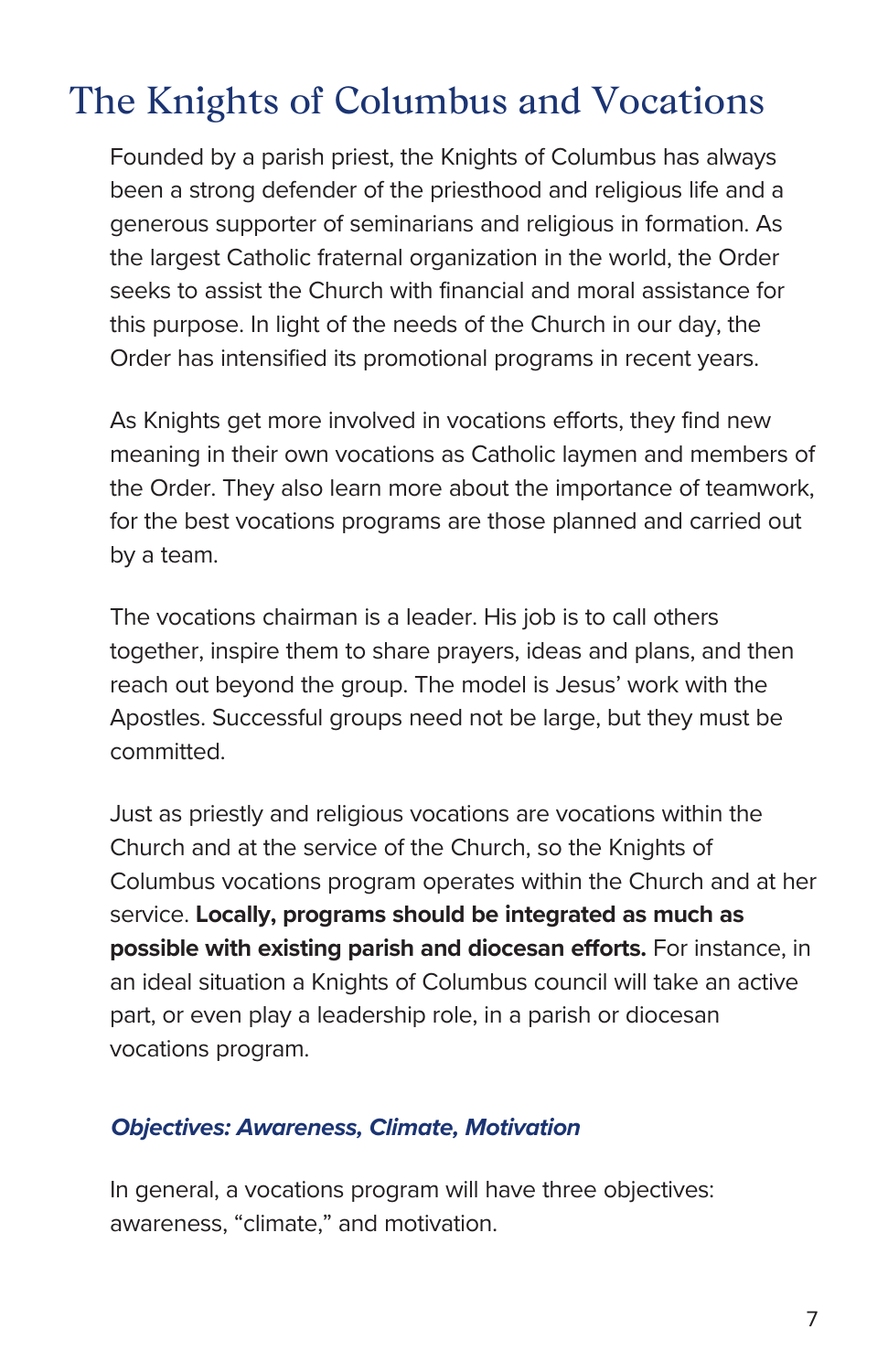- 1. Awareness: The aim is to explain the meaning of different vocations, underline the Church's urgent need, and encourage people – young people in particular – to hear what God is asking of them.
- 2. Climate: This means being aware and working to make others aware – of the social, cultural, and religious spirit of the times and how it impacts – for good and for ill – people's readiness to heed and answer God's call.
- 3. Motivation: The intent is to move people to respond positively to God's call by entering seminaries and novitiates, if this is what God is asking of them, and to persevere in the program of formation for the priesthood or religious life after having done so.

#### **Structure and Meetings**

The chairman of either a state or local vocations committee should convene committee meetings at least four times a year. The chaplain should be present if possible. Meetings should follow a standard Knights of Columbus committee meeting format. While dates and times are up to the chairman and his committee members, it is important to schedule meetings so that work can begin early in the fraternal year.

Topics for meetings include at least the following:

#### State Meetings

- 1. Proper and complete implementation of the Refund Support Vocations Program (RSVP) (see p.13);
- 2. Possible financial aid to seminarians within the state's jurisdiction;
- 3. Possible aid to overseas seminarians or seminaries;
- 4. Organized prayer to promote vocations;
- 5. The annual observance of Vocations Awareness Week;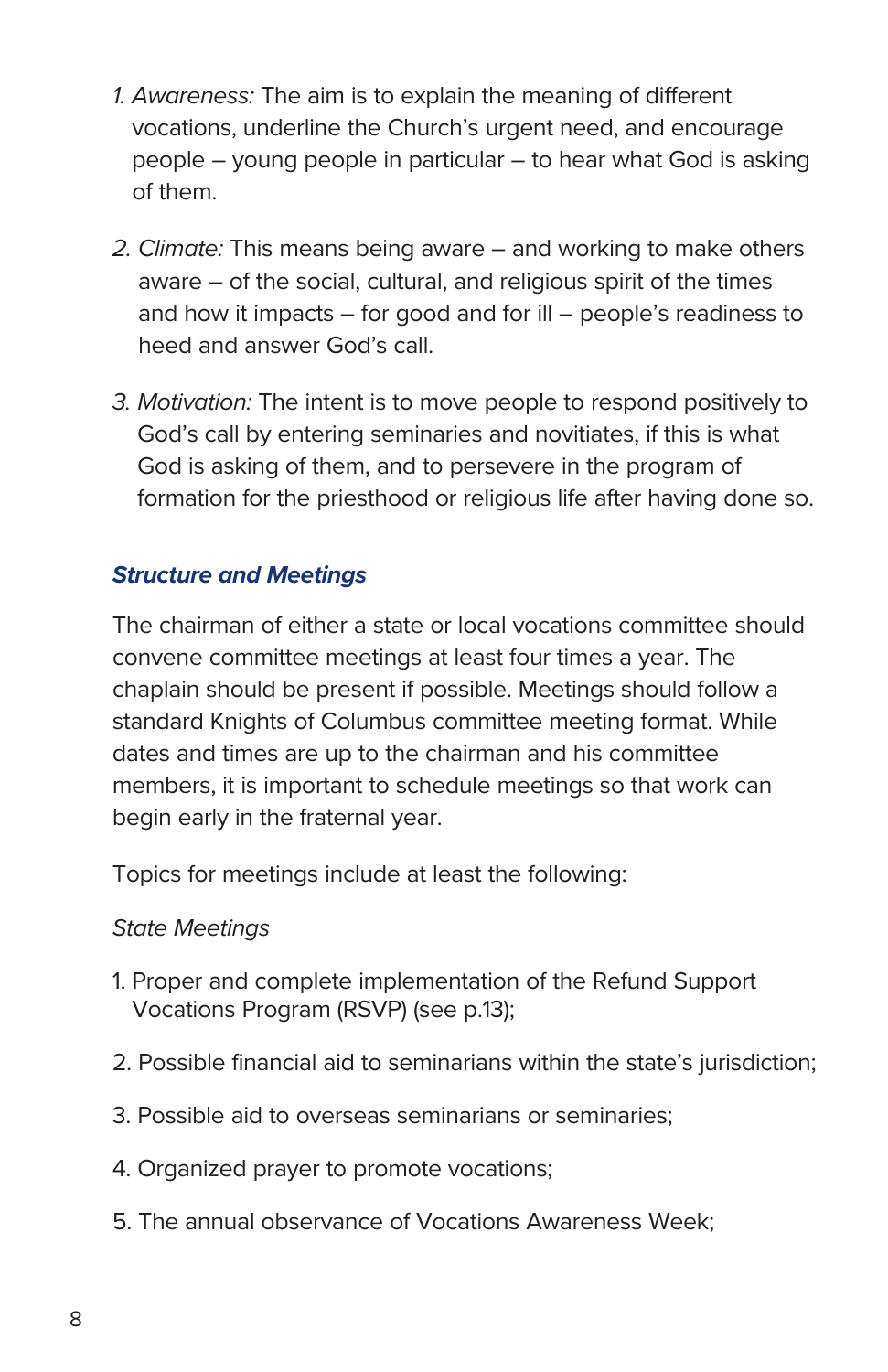- 6. Promoting Knights of Columbus vocational efforts through the media; and
- 7. Establishing and maintaining a good working relationship with local bishops.

#### Local Meetings

- 1. Proper and complete implementation of RSVP;
- 2. Vocations awareness days at Catholic elementary, secondary schools or colleges;
- 3. Sponsorship of poster or essay contests in Catholic elementary and secondary schools;
- 4. Organized prayer to promote vocations, especially Holy Hours;
- 5. Effective distribution of Knights of Columbus and Catholic Information Service vocations materials in parishes, Catholic schools, and retreat houses;
- 6. Promoting Knights of Columbus vocations efforts through local media;
- 7. Effective publicity to encourage attendance at vocations events; and
- 8. Establishing and maintaining a good working relationship with the local pastor and other priests.

In the case of both state and local meetings, keeping accurate minutes will be of great help to future chairmen and committee members.

#### **Responsibilities of the State Vocations Chairman**

The primary responsibility of the state vocations chairman is to ensure the proper and complete implementation of RSVP. He should contact the vocations director or directors of the diocese or dioceses in his jurisdiction and develop a good working relationship. (To find out who they are, and their addresses and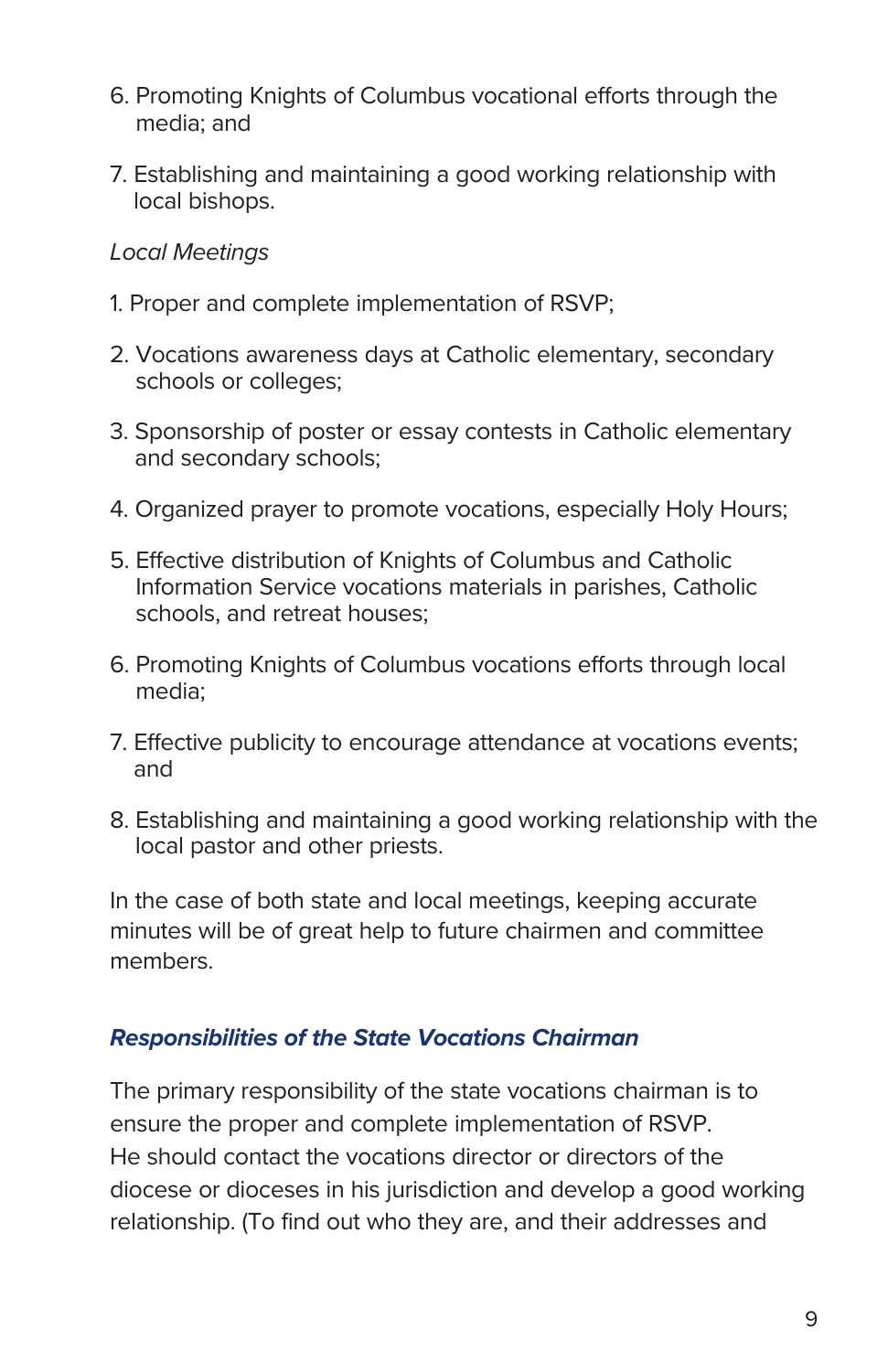phone numbers, consult The Official Catholic Directory, also sometimes called the "Kenedy Directory." Most parishes have a copy.) **In particular, the chairman should make sure that every diocesan seminarian and religious novice in his jurisdiction is included in RSVP.**

Beyond that fundamental responsibility, the state chairman may also contact the vocations directors of religious communities, the rectors of seminaries, and directors of houses of formation within his jurisdiction. (Again, consult The Official Catholic Directory.) Once RSVP is properly organized and functioning, the state chairman, in cooperation with the vocations committee and the state officers, should look into the possibility of helping dioceses or religious institutes with other programs to promote priestly and religious vocations.

The state vocations chairman is responsible for conducting the committee meetings required to develop and carry out state-level vocations efforts. He should motivate his fellow officers, especially concerning implementation of RSVP. In this regard, the state deputy may choose to call upon his district deputies to assist the vocations chairman.

State vocations chairmen will find it helpful to read the apostolic exhortation of Pope John Paul II called I Will Give You Shepherds (Pastores Dabo Vobis). In this document, published in 1992 and available at most Catholic bookstores or online, the Holy Father speaks of the significance of the priestly vocation and of how lay people can assist in promoting and supporting vocations to the priesthood. Additionally, each year the Holy Father issues a message on the World Day of Prayer for Vocations (late February/early March). This message can help to situate the work of the vocations chairmen in the Holy Father's larger vision for vocations in the universal Church.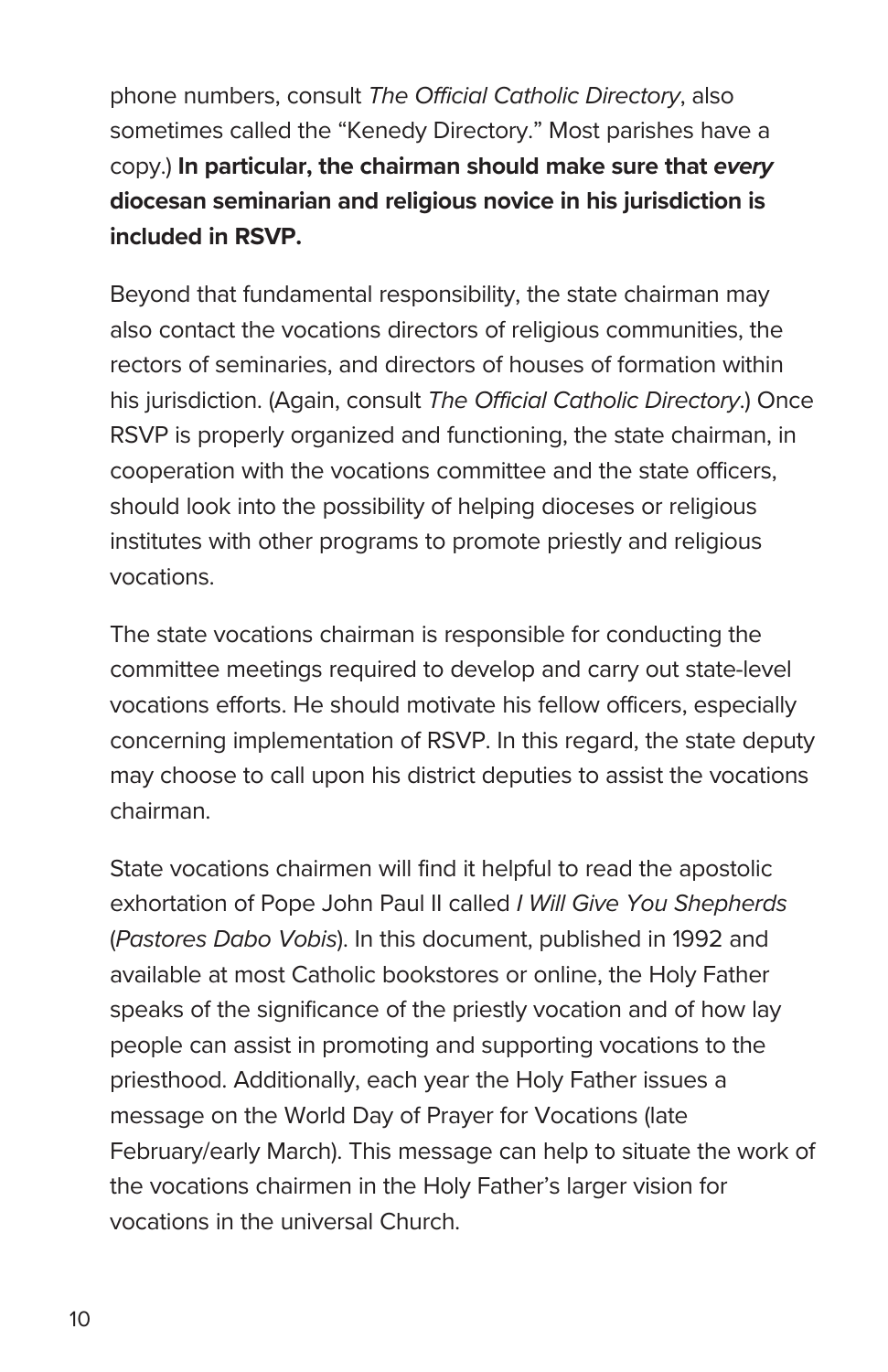#### **Responsibilities of the Council/Assembly Vocations Chairman**

The primary responsibility of the council or assembly vocations chairman is to ensure the proper and complete implementation of the RSVP program at the local level. He should work with the state vocations chairman to ensure that every seminarian sponsored by the diocese or dioceses, and every religious novice in his jurisdiction is included in RSVP.

When it is certain that every diocesan seminarian and religious novice is covered, the local chairman may also contact the vocations directors of religious orders or the rectors and directors of seminaries and houses of formation within his jurisdiction. (The Official Catholic Directory will tell you who they are; see above.) Once the RSVP program is properly organized and operating, the council or assembly vocations chairman, in cooperation with the vocations committee and the local officers, should look into ways of assisting parishes, seminaries, houses of formation, monasteries, and/or other religious institutes with programs to promote priestly and religious vocations.

The chairman is responsible for conducting the committee meetings needed to develop and carry out his council's or assembly's vocations efforts. He must motivate his brother Knights to promote priestly and religious vocations, with particular emphasis on RSVP. In this regard, the chairman may seek the help of his district deputy. Upon completing his term, he should share what he has learned with the incoming vocations chairman. Like state chairmen, local chairmen will also benefit from reading Pope John Paul's I Will Give You Shepherds, as well as the yearly papal Day of Prayer for Vocations messages (see above).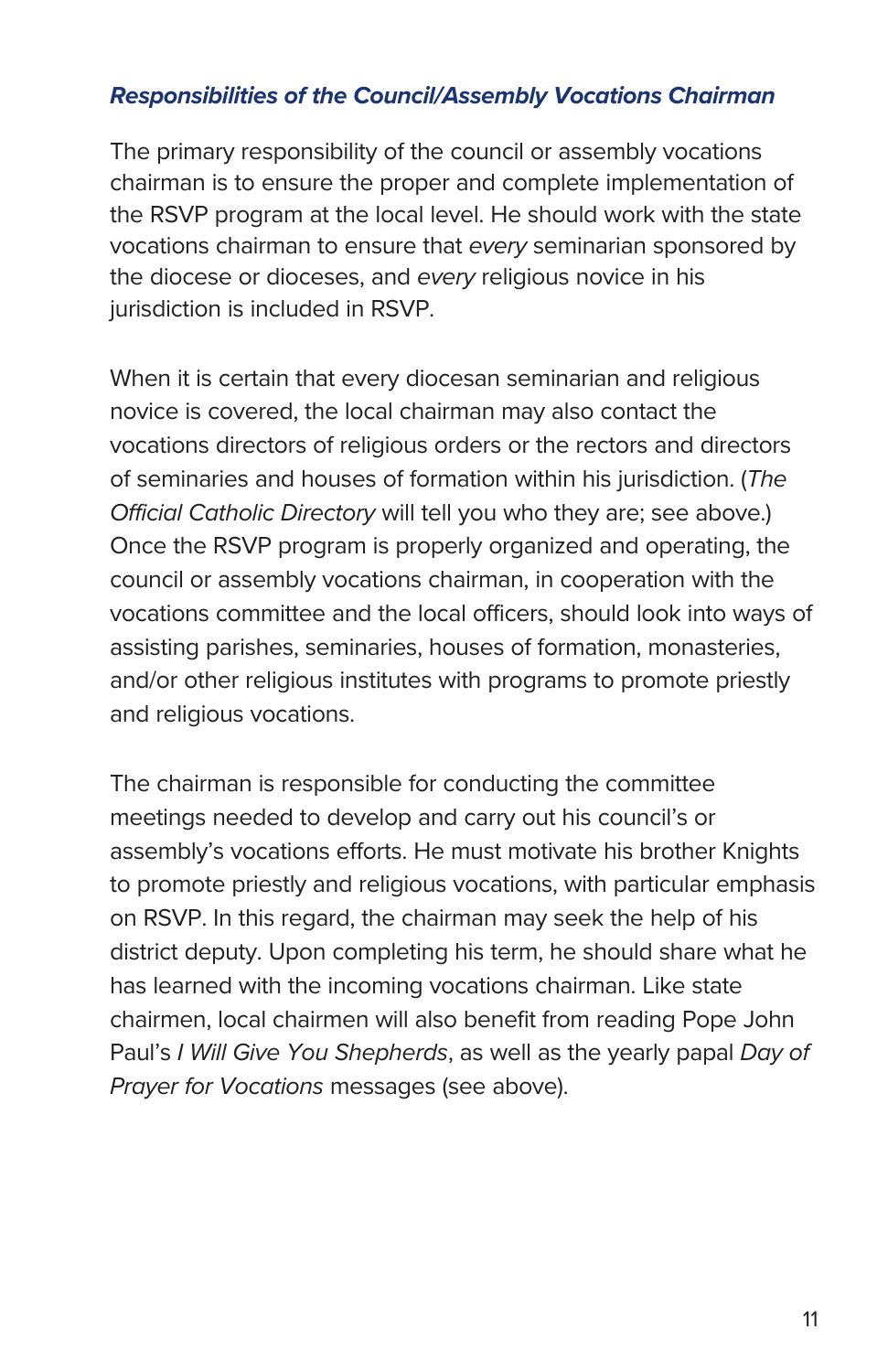### Programs and Resources

#### **Refund Support Vocations Program (RSVP)**

The Knights of Columbus has long supported vocations to the priesthood and religious life, particularly through the Refund Support Vocations Program (RSVP). Through this program, your council "adopts" one or more seminarians or postulants, providing them with financial assistance and moral support. It's a way for your council to invest in the future of our Church.

To have your council participate in RSVP, your committee chairman should:

- Review RSVP guidelines and eligibility requirements.
- Locate one or more candidates to support. If you need help, contact your pastor or diocesan vocations director.
- After a candidate's name and address is secured, set up a council planning meeting to determine:
	- The amount of money to be raised.
	- How the relationship will be managed.
	- The presentation of the check.
- When presenting money to an RSVP candidate, notify the diocesan vocations director.
- Take photos and send them to your local and diocesan newspapers, and Columbia magazine. Be sure that caption information is complete and each individual's name is spelled correctly.
- RSVP assistance also involves prayer and moral support:
	- Make at least one personal visit to each sponsored seminarian or postulant.
	- Encourage members and their families to keep the seminarian or postulant in their prayers.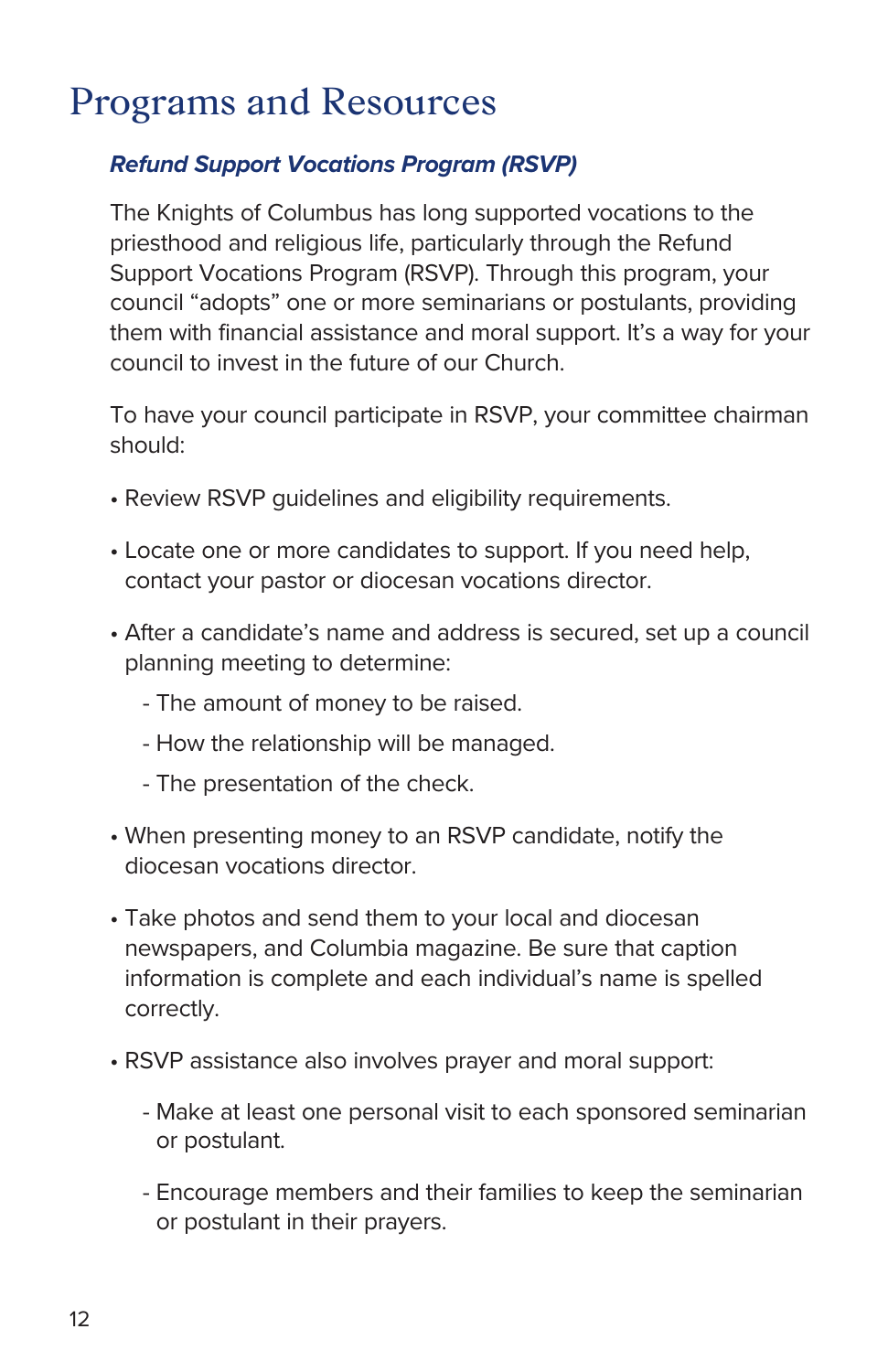- Send communications throughout the year e.g., birthday, Christmas and Easter greetings.
- Invite them to all council activities.
- Include them in mailing of newsletter or other communications.
- Invite them to make a presentation to the council, parish, and/or parish youth group on what it means to prepare for priesthood or religious life.
- Arrange for them to host a group of young people from the council or parish at their seminary to meet other seminarians.
- Make sure to offer congratulations and support to your seminarian or postulant on their ordination.

#### **Refund for participating in RSVP**

Councils involved in RSVP may qualify for a refund from the Supreme Council headquarters. For every \$500 donated, a council or assembly may receive \$100 (for a maximum refund of \$400 per individual). Councils and assemblies in the Philippines and Mexico receive the equivalent in local currency of \$50 for every \$250 donated.

Use the following guidelines to help ensure eligibility for the rebate.

- 1. Persons eligible to receive RSVP funds include:
	- Seminarians who have been accepted by a diocese and are currently in their "spirituality" year.
	- Seminarians attending major seminaries in preparation for priestly ordination.
	- Seminarians in their "pastoral" year.
	- Seminarians attending minor seminaries.
	- Seminarians who belong to a religious institute and are currently in formation for the priesthood.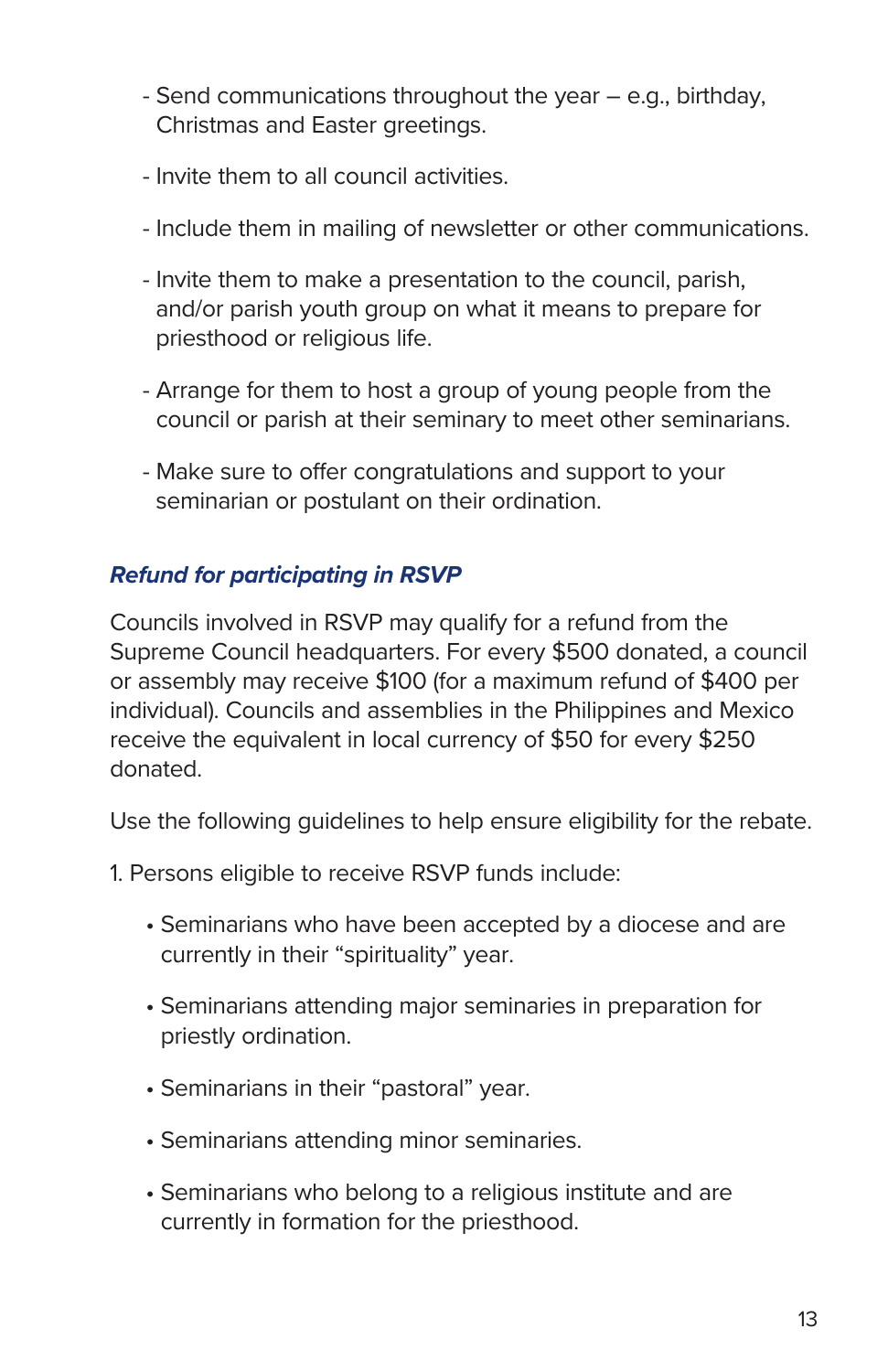- Men and women who are postulants or novices in religious orders or religious communities.
- 2. Persons NOT eligible for RSVP funds include:
	- Priests or religious seeking assistance for continuing education.
	- Religious brothers not studying for the priesthood.
	- Candidates for the permanent diaconate.
- 3. Funds donated to each individual must be vocation-related and amount to at least \$500 per individual.
- 4. The funds must be given directly to an individual and NOT to an institution or fund.
- 5. The funds must be paid with a check[s] drawn on the council's account.

To receive the rebate, your council will need to:

- 1. Complete and submit the RSVP Refund and Plaque Report Form (#2863). This form needs to be accompanied by all supporting documentation, which includes canceled checks and evidence of moral support provided to the seminarian or postulant.
- 2. For the most up-to-date information pertaining to the eligibility for the rebate and program requirements for RSVP, please visit kofc.org/rsvp.

#### **Father Michael J. McGivney Vocations Scholarships Bishop Thomas V. Daily Vocations Scholarships**

Two vocations scholarship programs, Father Michael J. McGivney Vocations Scholarships (based on need) and Bishop Thomas V. Daily Vocations Scholarships (based on merit and academic excellence), provide scholarships to seminarians during their first four years of theological studies. Each grant of \$2,500 for tuition, room and board is renewable up to a maximum of four years upon evidence of continued enrollment and eligibility. The scholarship is not in effect during any year of pastoral internship.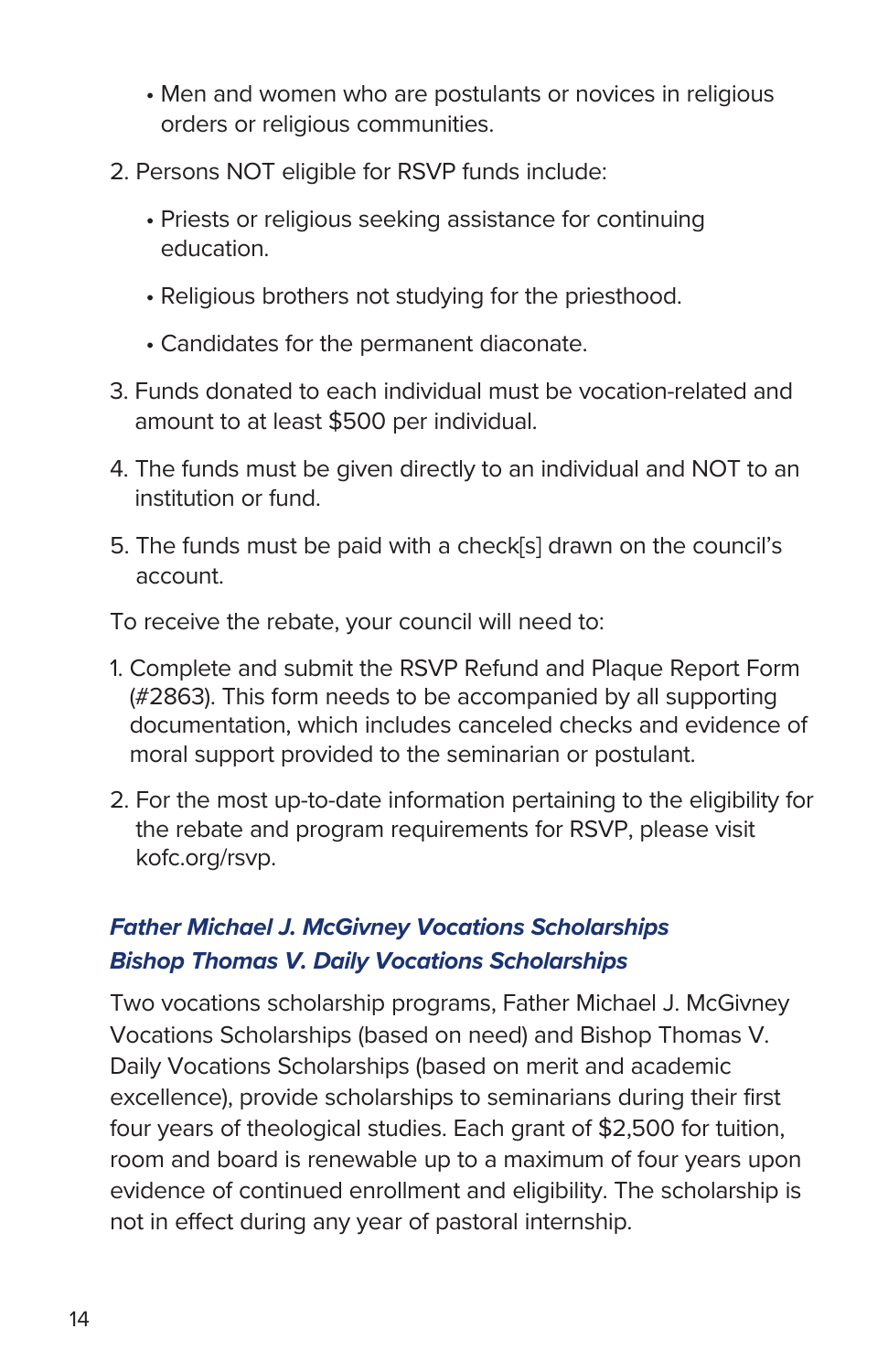An applicant who has appropriate ecclesiastical approval, who has been accepted at a major seminary, and who is studying for a diocese or religious institute in the United States, its territories, or Canada is eligible. Preference is given (but is not limited) to applicants who are members of the Knights of Columbus or whose fathers are members.

For a Father Michael J. McGivney Vocations Scholarship, an applicant must provide information to establish financial need.

For a Bishop Thomas V. Daily Vocations Scholarship, an applicant must include a copy of his most recent transcript and two letters of recommendation.

Scholarship applications are mailed to rectors of major seminaries and diocesan vocations directors in January. The completed application must be received at the Knights of Columbus by June 1 to be considered for a scholarship. Send completed applications to:

Department of Scholarships Knights of Columbus Supreme Council 1 Columbus Plaza New Haven, CT 06510-3326

#### **International Support for Seminaries**

In addition to providing scholarships to seminarians, the Knights of Columbus Supreme Council has established several funds for various pontifical colleges in Rome (North American College, Pontifical Canadian College, Pontifical Mexican College) and Belgium (American College, Louvain). The annual earnings from these funds are disbursed to the seminaries for their general use. Special funds for advanced studies for priests from the Philippines and Puerto Rico also provide earnings annually.

Many state councils give generous support to seminaries in their jurisdictions. With the cost of room, board, and tuition for a seminarian now many thousands of dollars annually, bishops warmly appreciate this help, and the Supreme Council strongly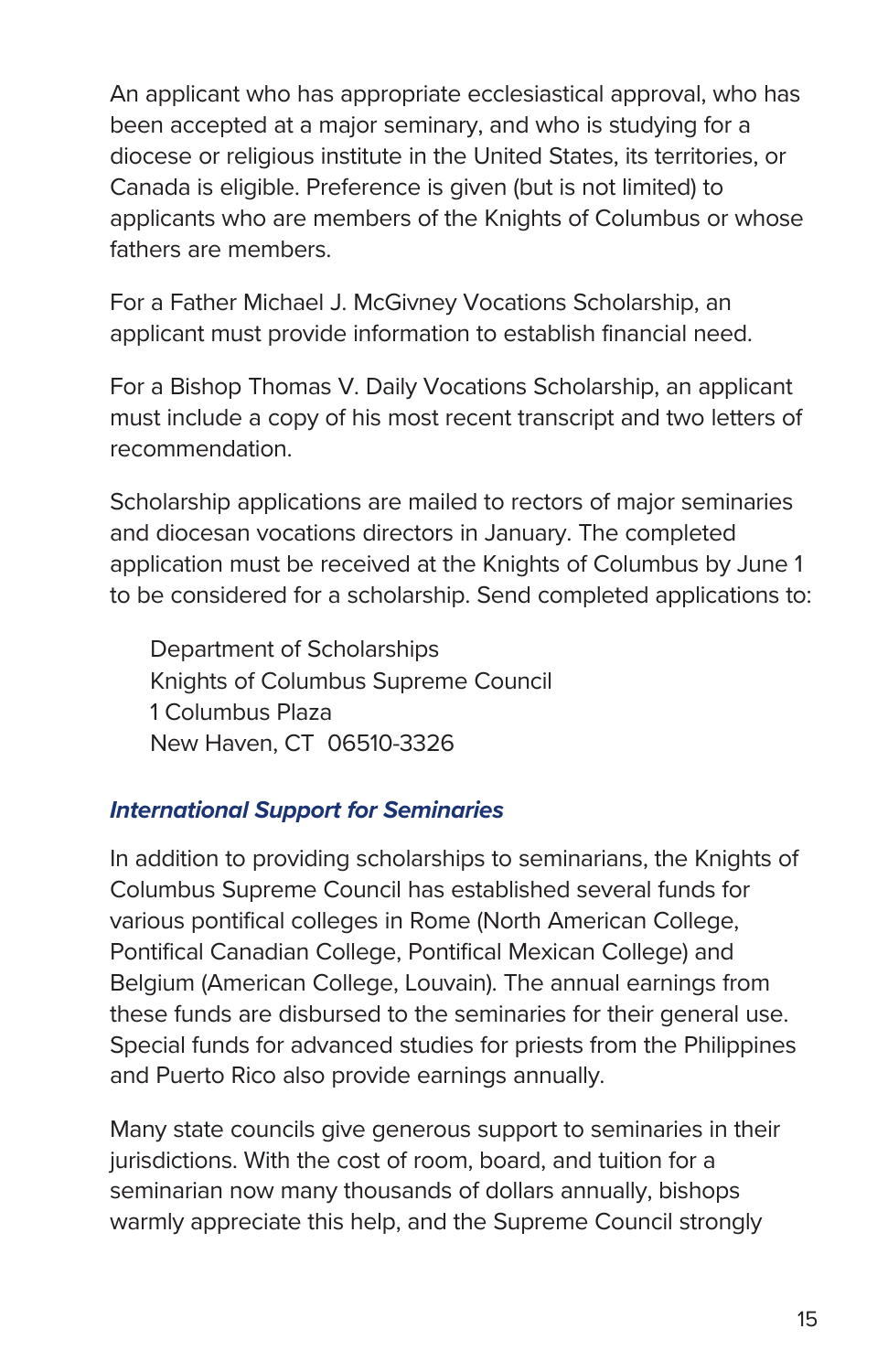encourages it. The state deputy or vocations chairman, or both, should meet with seminary rectors to discuss ways of being of assistance.

#### **Support for Diocesan Vocations Offices and Programs**

Every diocese has a vocations office to promote vocations awareness and recruit candidates for the priesthood and religious life. Bishops appreciate monetary and other assistance to these offices. At the national level, the Supreme Council has contributed to the secretariat for vocations and priestly formation of the United States Conference of Catholic Bishops to help support the U.S. bishops' national vocations promotion program. State and local vocations chairmen are encouraged to meet with directors of vocations offices in their dioceses to see how they can help.

#### **Vocations Ads**

The Order's magazine Columbia each month carries an advertisement on its back cover promoting priestly and religious vocations. These ads have generated great favorable response. Reading about a man or woman who has responded to the Lord's call can inspire someone else to do the same. The ads also help spread vocations awareness among Knights of Columbus members and others.

State or local councils and assemblies are welcome to copy Columbia and ads for nonprofit use in parish bulletins and flyers. For permission to reproduce an ad or ads in a professional advertising campaign (newspapers, billboards, etc.), contact:

**Director** Catholic Information Service Knights of Columbus Supreme Council 1 Columbus Plaza New Haven, CT 06510-3326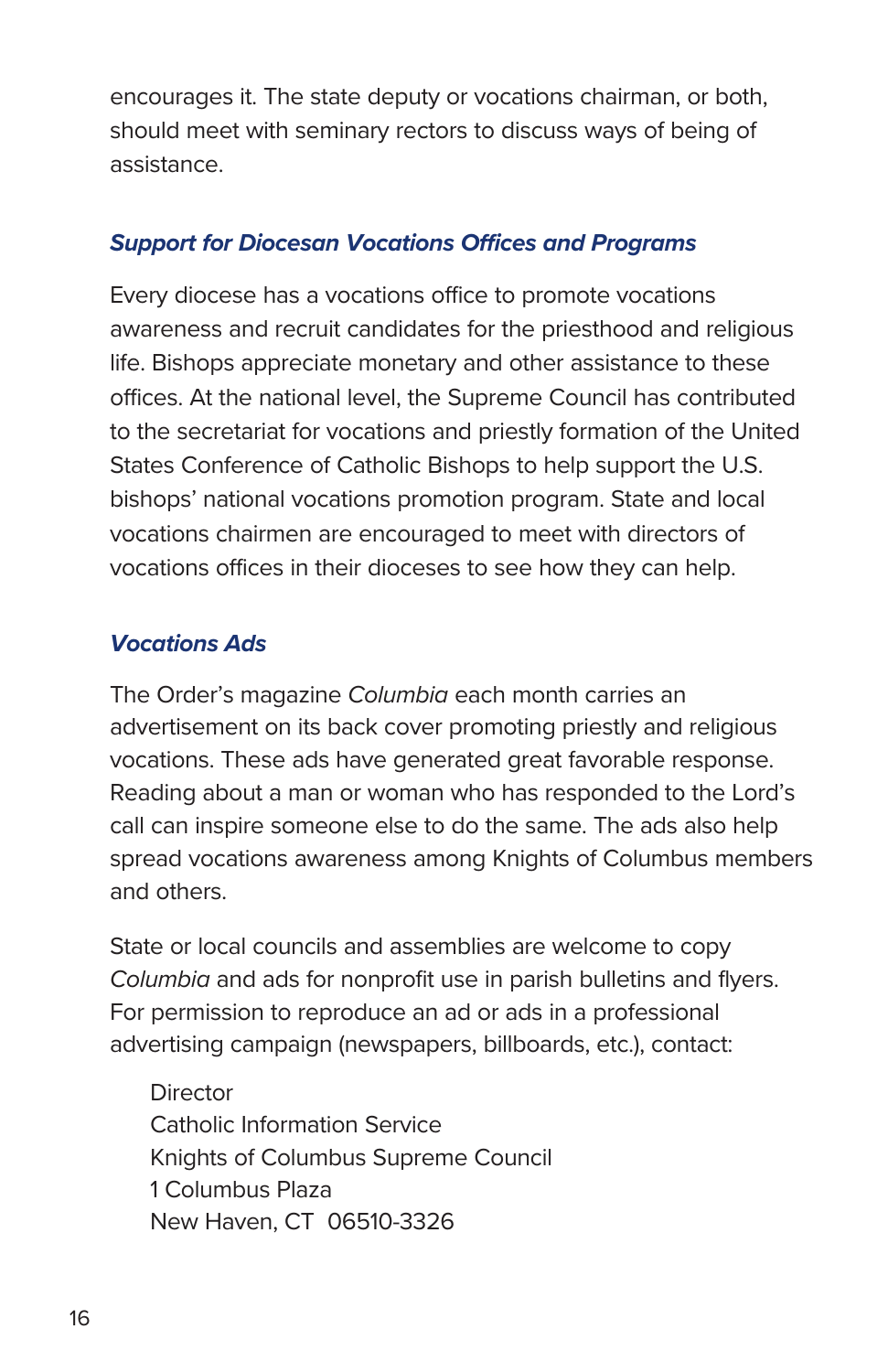If there is a seminarian or member of a religious institute that you would like to recommend for inclusion in one of these advertisements, write to the Director, as above.

#### **Vocations Materials**

The Knights of Columbus offers attractive vocations posters suitable for use in schools, churches, retreat houses, and other places. One poster is directed to young people, with the theme of "Keep the Faith Alive" (#2959).

In addition, the Supreme Council office makes available vocations prayer cards, bookmarks, and booklets on several topics. All vocations materials can be found in Supplies Online, the supply ordering system found in Officers Online.

#### **Vocations DVDs**

Five award-winning video productions are available to councils on one DVD – all ideal for use in councils, parishes or Catholic schools to promote vocations in the Church:

• The Vocation to the Priesthood

 Highlighting the lives of priests who have experienced the wide range of events that are part of the ministry, this film is ideal for viewing by those contemplating a call to the priesthood.

• The Vocation to Marriage

 In a warm and anecdotal format, this film presents the teaching of the Church regarding Christian marriage and family. It is ideal for couples preparing for marriage.

• The Vocation to Religious Life for Women

 This film promotes religious life for women in a contemporary and attractive medium. It is an important and effective tool for women contemplating a call to religious life.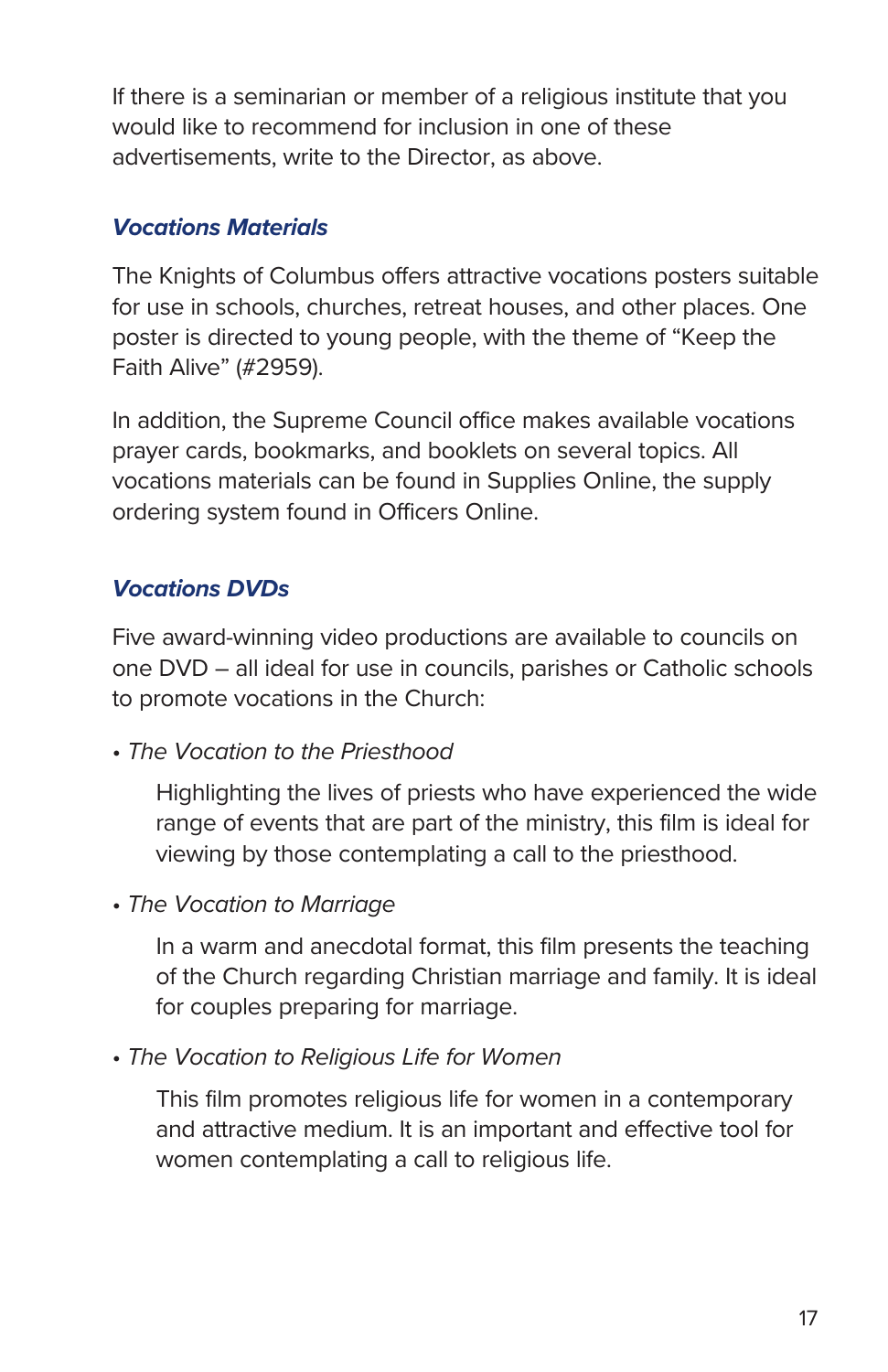• The Vocation to Religious Life for Men

 This film promotes stories from men who are called to follow Christ as religious brothers, offering their lives in service to the church and its people.

• The Vocation to the Laity

 This film shows how charity, the first principle of the Order, serves as a basis for the Lay vocation.

#### **Holy Hour for Vocations**

Many state and local councils sponsor Holy Hours to pray for vocations. Their format can vary from parish to parish, but they usually include adoration of the Blessed Sacrament, recitation of the Rosary, Scripture readings, and other prayers.

Vocations chairmen are encouraged to contact pastors to see if they would like to conduct Holy Hours in their parishes. The vocations committee should cooperate as requested in helping to organize the event. In particular, the committee can generate publicity to stimulate attendance.

If it is not feasible to have a Holy Hour in a parish, perhaps Mass could be celebrated monthly for the intention of more priestly and religious vocations.

#### **Vocations Awareness Days**

An excellent way to heighten vocations awareness is by sponsoring Vocations Awareness Days at Catholic elementary and secondary schools, and colleges. Some state and local councils have had tremendous success with these events.

Usually they feature visual displays for students in an auditorium, gym or student union, with people from the diocesan vocations office and religious institutes on hand to answer questions. The event can be an all-day affair or can be held during hours of free time. Refreshments offered in a congenial setting can help attract students, especially collegians. Publicity is essential.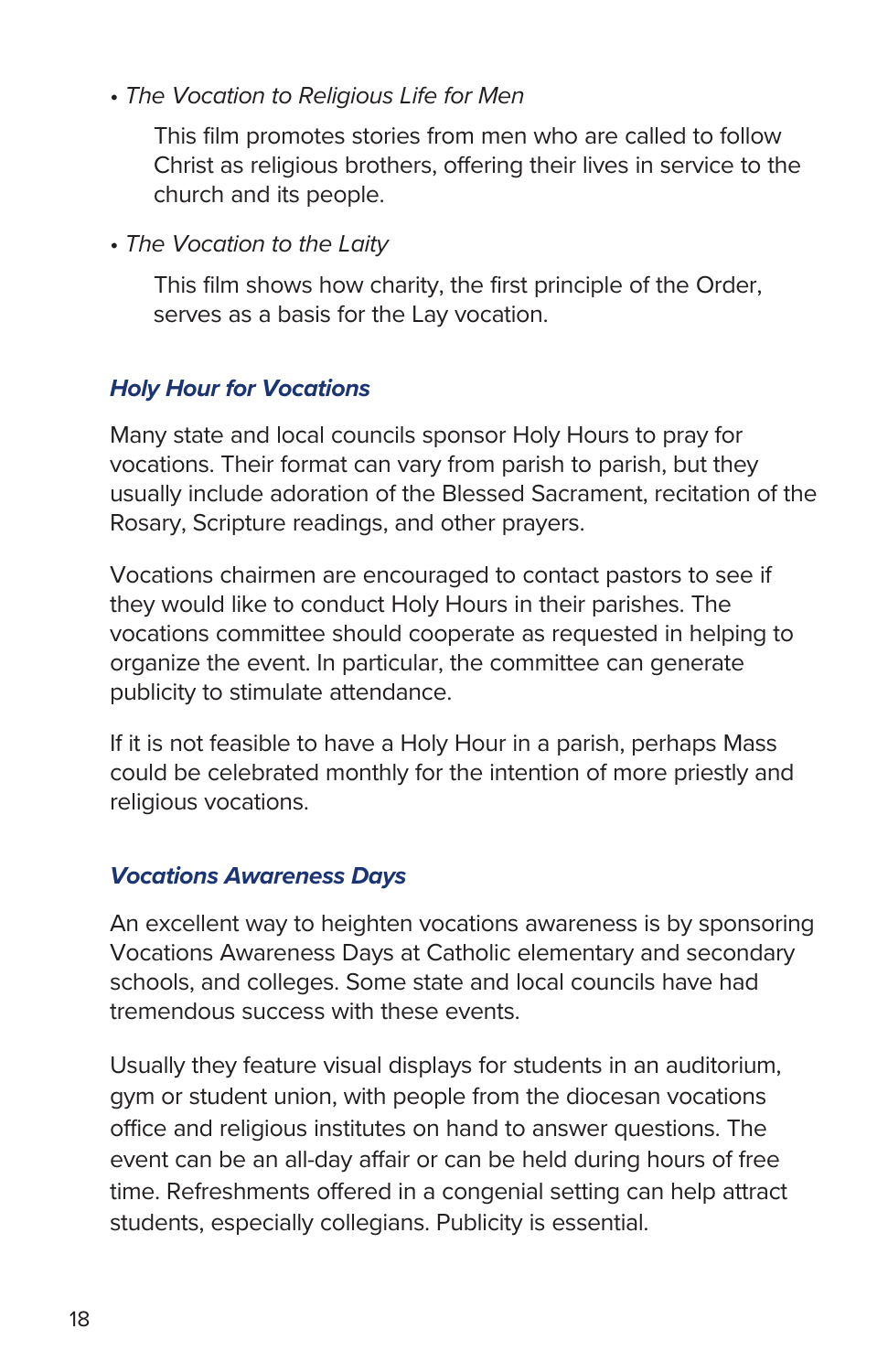State and local vocations chairmen are encouraged to contact school officials about holding such events. Diocesan and religious institute vocations directors should be invited to participate, and the local bishop should be informed.

#### **Poster and Essay Contests**

Some councils have successfully sponsored essay and/or poster contests for students in Catholic elementary and secondary schools. Contestants prepare an original essay or original poster encouraging awareness of priestly and religious vocations. In doing so, their own vocations awareness increases. The judging should be carried out and the prizes awarded according to criteria established by the council or assembly.

#### **Other Programs**

Many state and local councils and individual Knights work for vocations in other unofficial ways. For instance, some members of the Order take a young priest out to dinner every month in order to give him fraternal support. Others pay for vocation-related public advertising such as billboards.

Councils and assemblies should be creative and take the initiative in promoting vocations. The use of media can be very helpful in this area. Naturally, whatever is done in the name of the Order must observe ecclesiastical norms and the policies of the Knights of Columbus.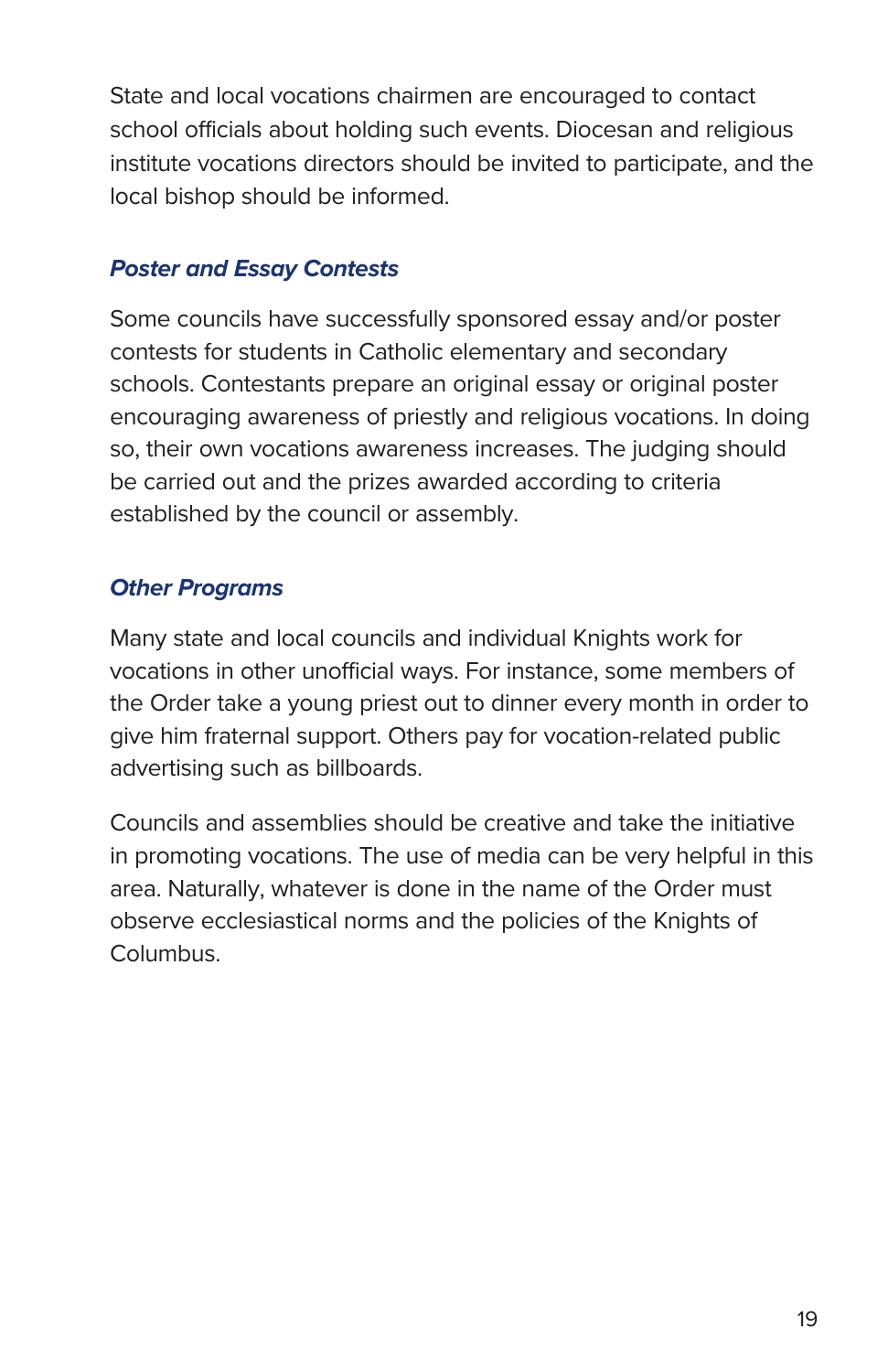## Definitions and Clarifications

In working for vocations, you may find yourself using certain unfamiliar terms. Here is a quick rundown.

Diocesan seminarian. A diocesan seminarian is a man who has been accepted by a diocese to study for the priesthood. The studies usually include four years in college seminary (unless the candidate has already graduated from college, in which case he will enter the pre-Theology program), a "spirituality" year of spiritual formation, at least four years of study in a major seminary (also called a theologate), and a year of pastoral internship (parochial or other field work) prior to ordination. Anywhere from six months to 18 months before priestly ordination, the seminarian is ordained a deacon, and is then called "Rev. Mr." Seminarians' garb differs from diocese to diocese. Some wear secular clothing until the diaconate, while others wear clerical suits and cassocks from the start. All eligible diocesan seminarians can participate in all Knights of Columbus vocations programs.

Candidate. This term refers to a man or woman who has been formally accepted for admission into a seminary or novitiate program. A candidate may receive RSVP funds whether he is in college seminary, a pre-theology, or a major seminary.

College seminarian. A college seminarian (sometimes called "minor seminarian") is a diocesan seminarian attending a four-year college or university under the auspices of his diocese. He may or may not live with other seminarians. He participates in a special program of studies to prepare him for theological studies at a major seminary. Some dioceses operate their own four-year college seminaries, while others send candidates to a local college or university. In some cases, men who are college graduates and have had philosophical training bypass this stage and start their seminary training at the major seminary level. All college seminarians are eligible for RSVP funds.

Major seminarian. A major seminarian is a candidate engaged in formal theological studies for the priesthood. These studies come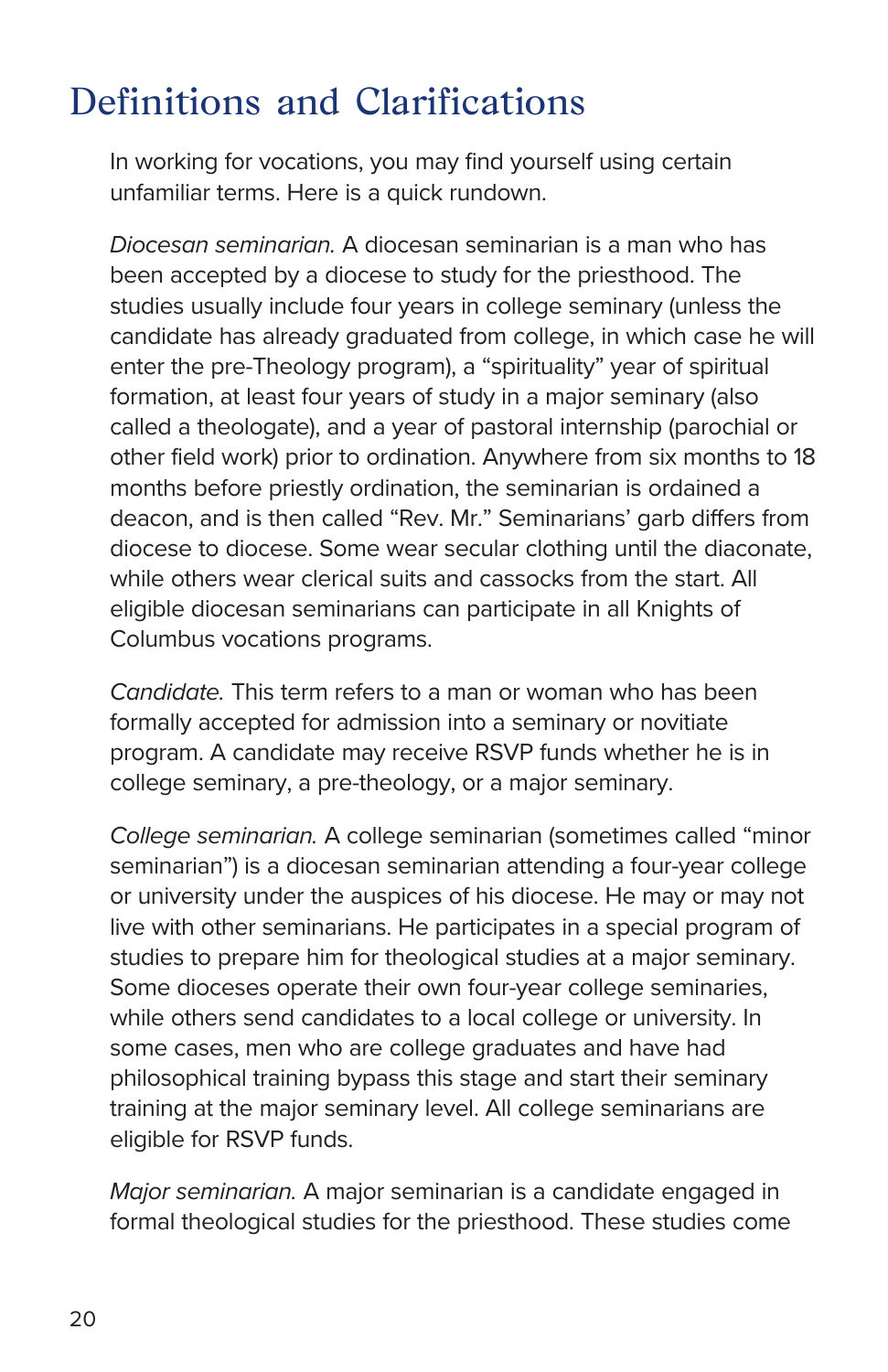after the college level and usually are done at a "major seminary" or theologate. Some dioceses operate their own major seminaries while others send candidates to seminaries in other dioceses or abroad. All major seminarians are eligible for RSVP.

Religious seminarian. Religious seminarians are consecrated men accepted into religious institutes or societies of apostolic life, commonly called religious orders or societies, to study for the ordained priesthood. Especially in long-established orders (e.g., Benedictines, Dominicans), they often are called brothers or student-brothers. These should not be confused with religious brothers who do not become priests. The program of preparation includes a postulancy and novitiate. After completion of the novitiate, the vows of poverty, chastity, and obedience are taken for a period of at least three years, followed by profession of solemn or perpetual vows. Ordination as deacon comes anywhere from six to 18 months before priestly ordination. Brother-seminarians are then called "Rev. Brother." How religious seminarians dress depends on the traditions of their institutes. Some wear the habit of their order while others wear clerical dress as diocesan seminarians do. Some institutes operate their own seminaries while others send men to seminaries of another order or a diocese. Religious order seminaries are sometimes called houses of study. All eligible religious seminarians can participate in all Knights of Columbus vocations programs.

Eastern Church seminarians. Catholic seminarians belonging to one of the Eastern Catholic traditions, sui iuris, (e.g., Armenian, Byzantine, Chaldean, Coptic, Maronite or Syrian) are in union with the Holy See, that is, the Pope. With the exception of the Maronite Church, each of the Eastern Catholic Churches has an Orthodox Church equivalent. Eastern Catholic seminarians, like their counterparts in the Latin (Roman) Church, are preparing for service as priests. In some Eastern Churches seminarians will marry and then be ordained for their Church in North America. There are some Eastern Churches in the United States that do not ordain married men at present, but this is a decision made by the bishops. Seminarians of the Eastern Catholic Churches in the USA are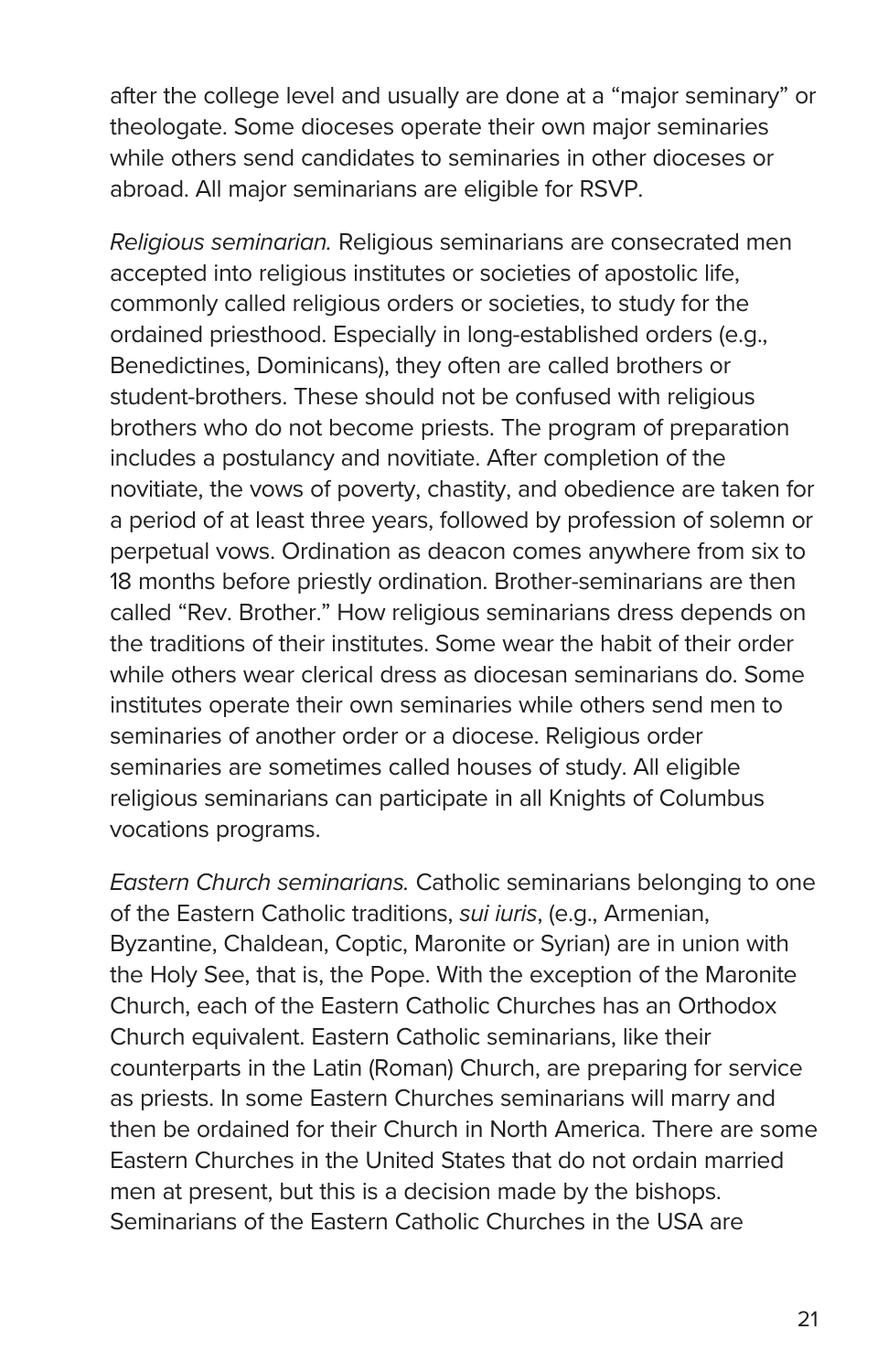eligible for membership in the Knights of Columbus and are able to participate in all of the vocations programs. Women who are postulants or novices in an Eastern Church religious community are eligible to participate in RSVP, as those who are of the Latin Church. Those Eastern seminarians who belong to the Orthodox Churches are ineligible for membership in the Knights of Columbus, and therefore are ineligible to participate in our vocations programs because they are not in communion with the Bishop of Rome, the Pope. (You may also read the CIS booklet on Eastern Churches for more information.)

Nuns. Although this term is used popularly to apply to all religious women, in a strict sense it signifies a woman who belongs to a cloistered (monastic and contemplative) community. Nuns begin religious life with a year of postulancy, followed by one or more years of novitiate. They take vows of poverty, chastity, and obedience, and normally do not leave their cloister. Nuns are eligible for RSVP funds during postulancy and novitiate.

Religious Sisters. Sisters are consecrated women who have entered religious institutes or societies of apostolic life, commonly called religious orders, congregations or societies. They usually begin religious life with a year of postulancy, followed by one or two years of novitiate. They take vows of poverty, chastity, and obedience, and engage in various active apostolates. They are eligible for RSVP funds during postulancy and novitiate.

Postulant. A postulant is a man or woman in the final stage of preparing to enter the novitiate of a religious institute. He or she lives with a religious community without taking vows and may or may not wear special garb. Depending on the institute involved, postulancy can last a few weeks or up to two years. Postulants are eligible for RSVP funds.

Novice. A novice is a man or woman at the stage of formal initiation into religious life, following postulancy. According to the law of the religious institute, the novitiate lasts one or two years. Novices very often adopt the garb of the religious institute and begin informal studies. They live according to the vows but do not profess vows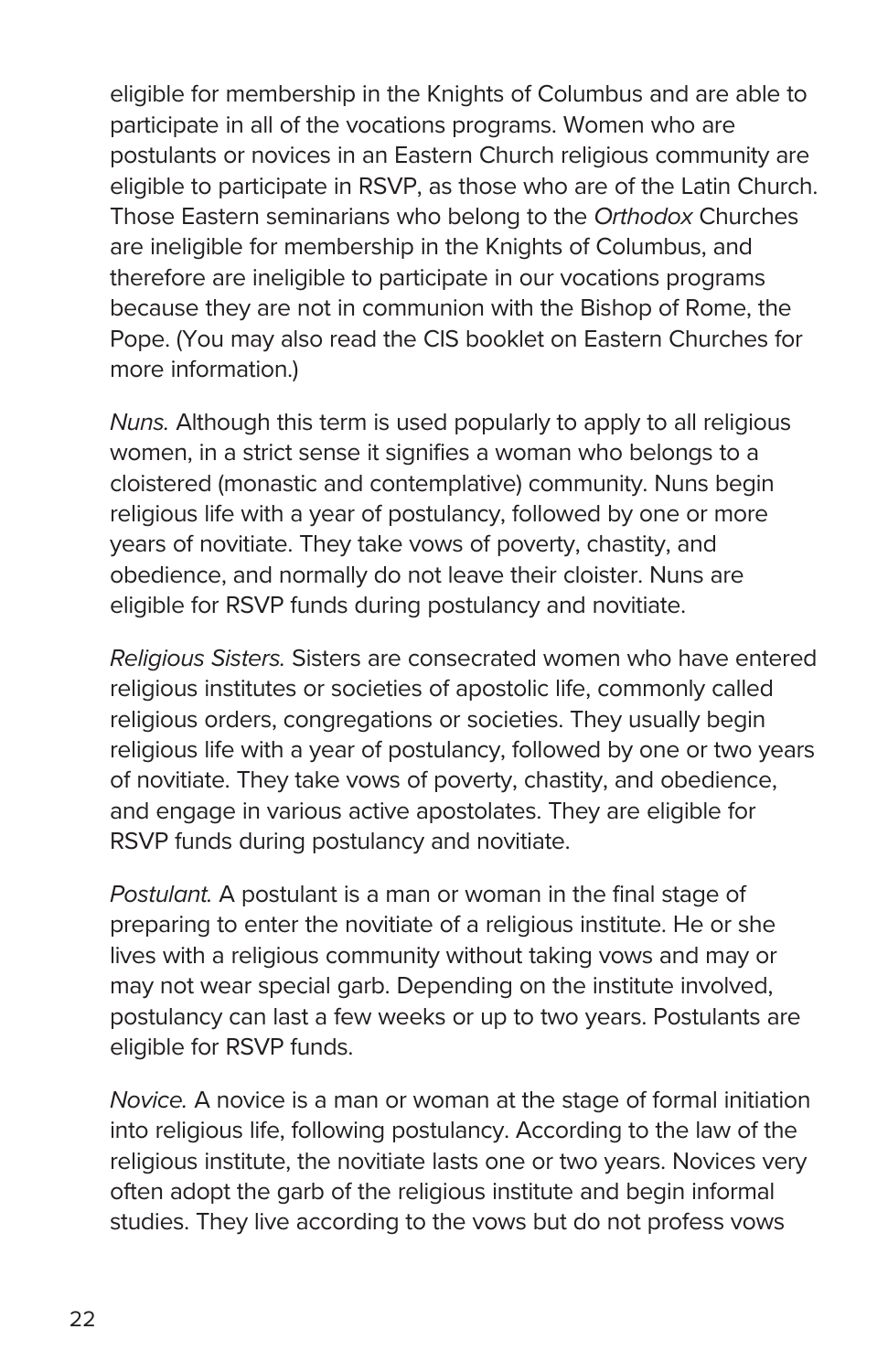until the novitiate is completed. Novices are eligible for RSVP. (The eligibility of women religious ends when the novitiate does, but male religious who are studying for the priesthood remain eligible.)

Permanent deacon candidates. The Knights of Columbus recognizes the invaluable services performed by permanent deacons and encourages Catholic men to consider the diaconate as a vocation. However, candidates for the permanent diaconate are not eligible for RSVP or for Father Michael J. McGivney Vocations Scholarships or for Bishop Thomas V. Daily Vocations Scholarships.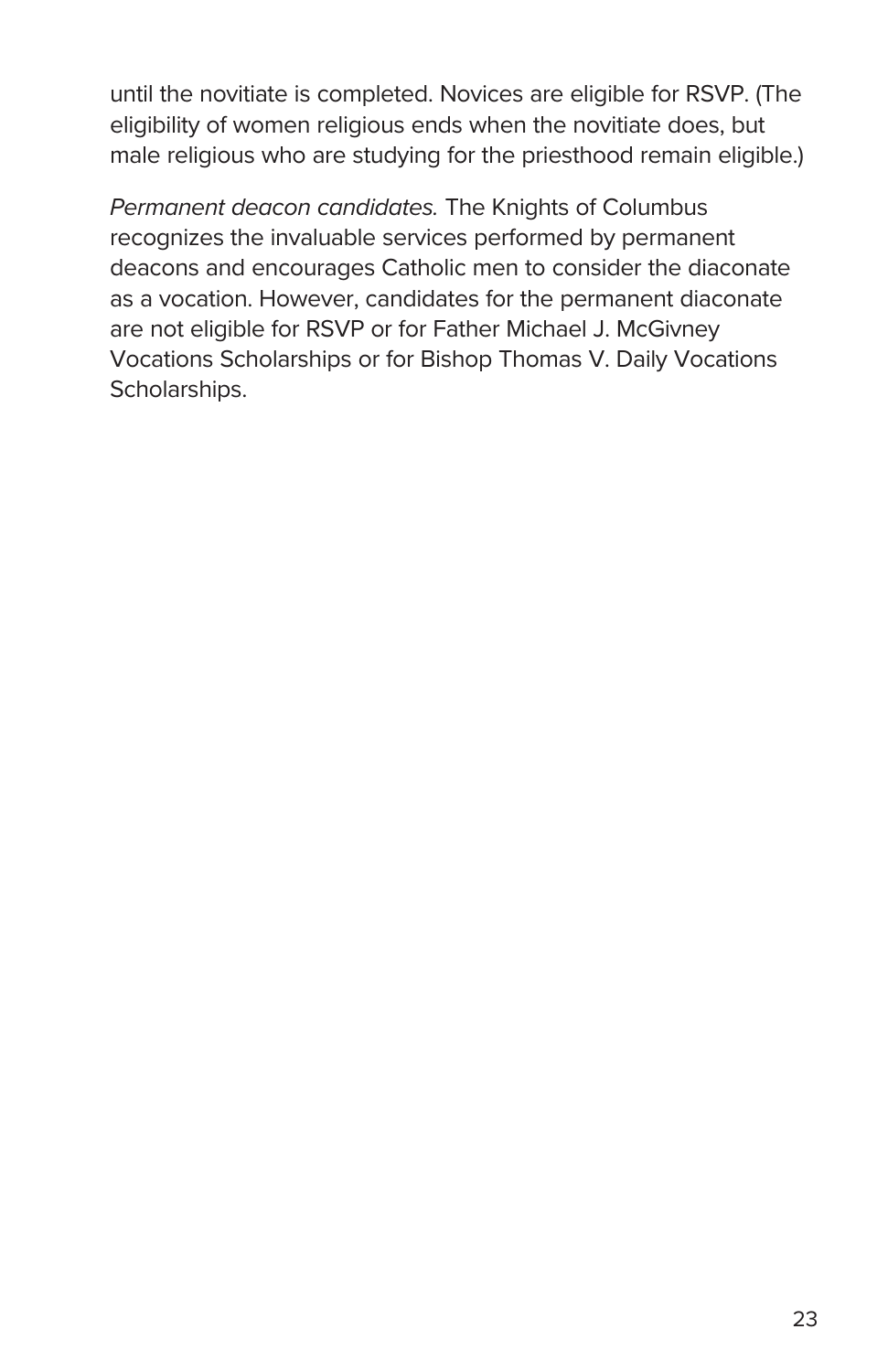## Policy Statement

As the largest Catholic lay organization in the world, the Knights of Columbus is happy to promote priestly and religious vocations. In carrying forward this work, a clear delineation of roles and responsibilities is essential. The Supreme Council is responsible only for national and/or international vocations programs of the Order. Vocations programs conducted by Knights of Columbus on the state or local levels are the responsibility of the state or local councils and/or assemblies. The Knights of Columbus does not accept responsibility for the vocations programs of dioceses or institutes of consecrated life. Its activities do not supplant or conflict with such programs but assist them. The Order evaluates requests for vocation-related funding in light of the Order's norms and procedures.

#### **Catholic Information Service (CIS) Booklets about Vocations**

Catholic Information Service offers information and devotional materials for distribution to Knights of Columbus members, their families, parishioners and community members.

For a complete list of materials, please visit kofc.org/cis